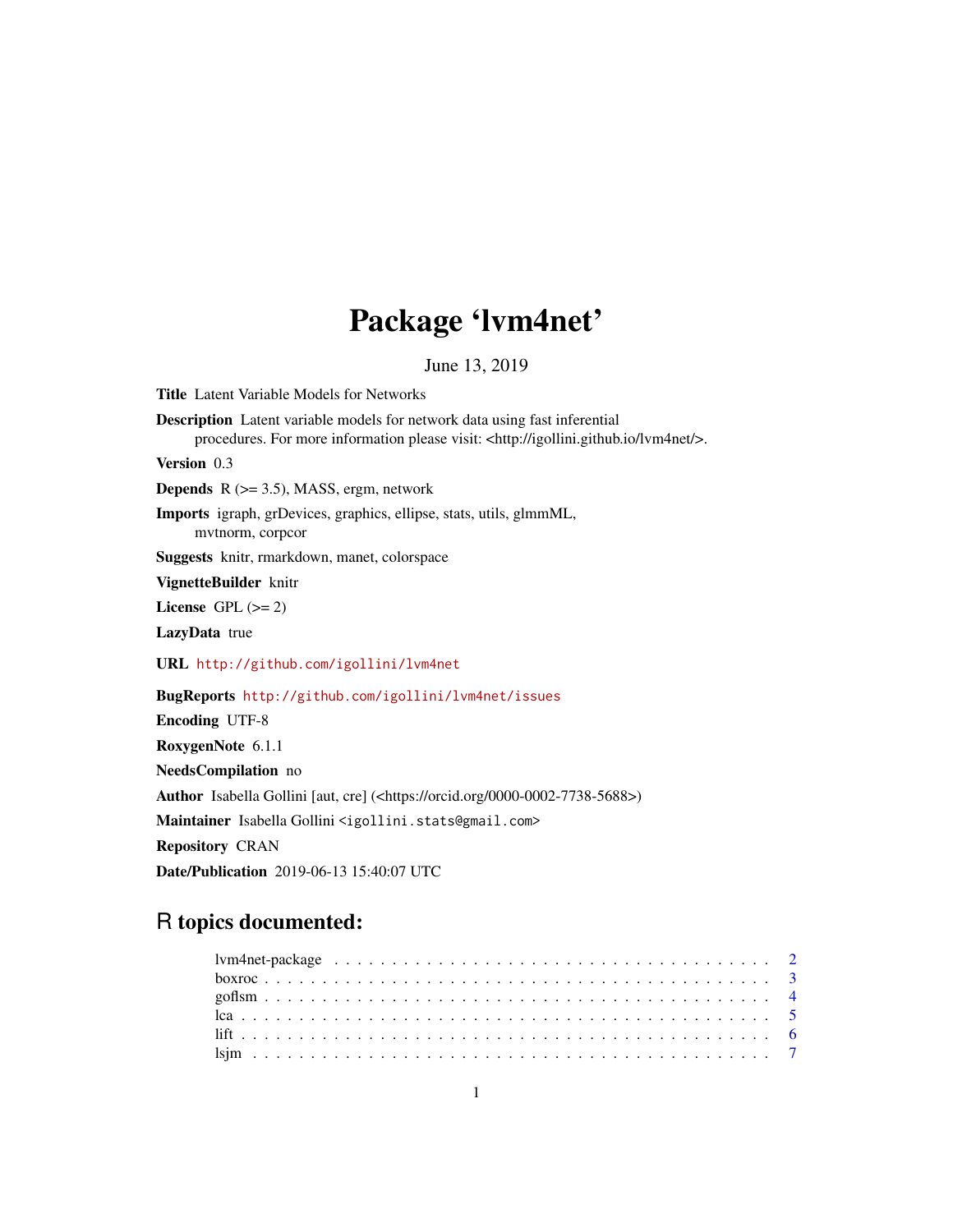# <span id="page-1-0"></span>2 lvm4net-package

| Index |  |  |  |  |  |  |  |  |  |  |  |  |  |  |  |  |  | 22 |
|-------|--|--|--|--|--|--|--|--|--|--|--|--|--|--|--|--|--|----|

lvm4net-package *Latent Variable Models for Networks*

#### **Description**

lvm4net provides a range of tools for latent variable models for network data. Most of the models are implemented using a fast variational inference approach.

#### Details

Latent space models for one-mode binary networks: the function [lsm](#page-8-1) implements the latent space model (LSM) introduced by Hoff et al. (2002) using variational inference and squared Euclidian distance; the function [lsjm](#page-6-1) implements latent space joint model (LSJM) for multiplex networks introduced by Gollini and Murphy (2016). These models assume that each node of a network has a latent position in a latent space: the closer two nodes are in the latent space, the more likely they are connected.

Latent variable models for binary bipartite networks: the function [lca](#page-4-1) implements the latent class analysis (LCA) to find groups in the sender nodes (with the condition of independence within the groups); the function [lta](#page-9-1) implements the latent trait analysis (LTA) to model the dependence in the receiver nodes by using a continuous latent variable; the function [mlta](#page-10-1) implements the mixture of latent trait analyzers (MLTA) introduced by Gollini and Murphy (2014) and Gollini (in press) to identify groups assuming the existence of a latent trait describing the dependence structure between receiver nodes within groups of sender nodes and therefore capturing the heterogeneity of sender nodes' behaviour within groups. It a and m[lta](#page-9-1) use variational inference.

#### References

Gollini, I. (in press) 'A mixture model approach for clustering bipartite networks', Challenges in Social Network Research Volume in the Lecture Notes in Social Networks (LNSN - Series of Springer). Preprint: <https://arxiv.org/abs/1905.02659>.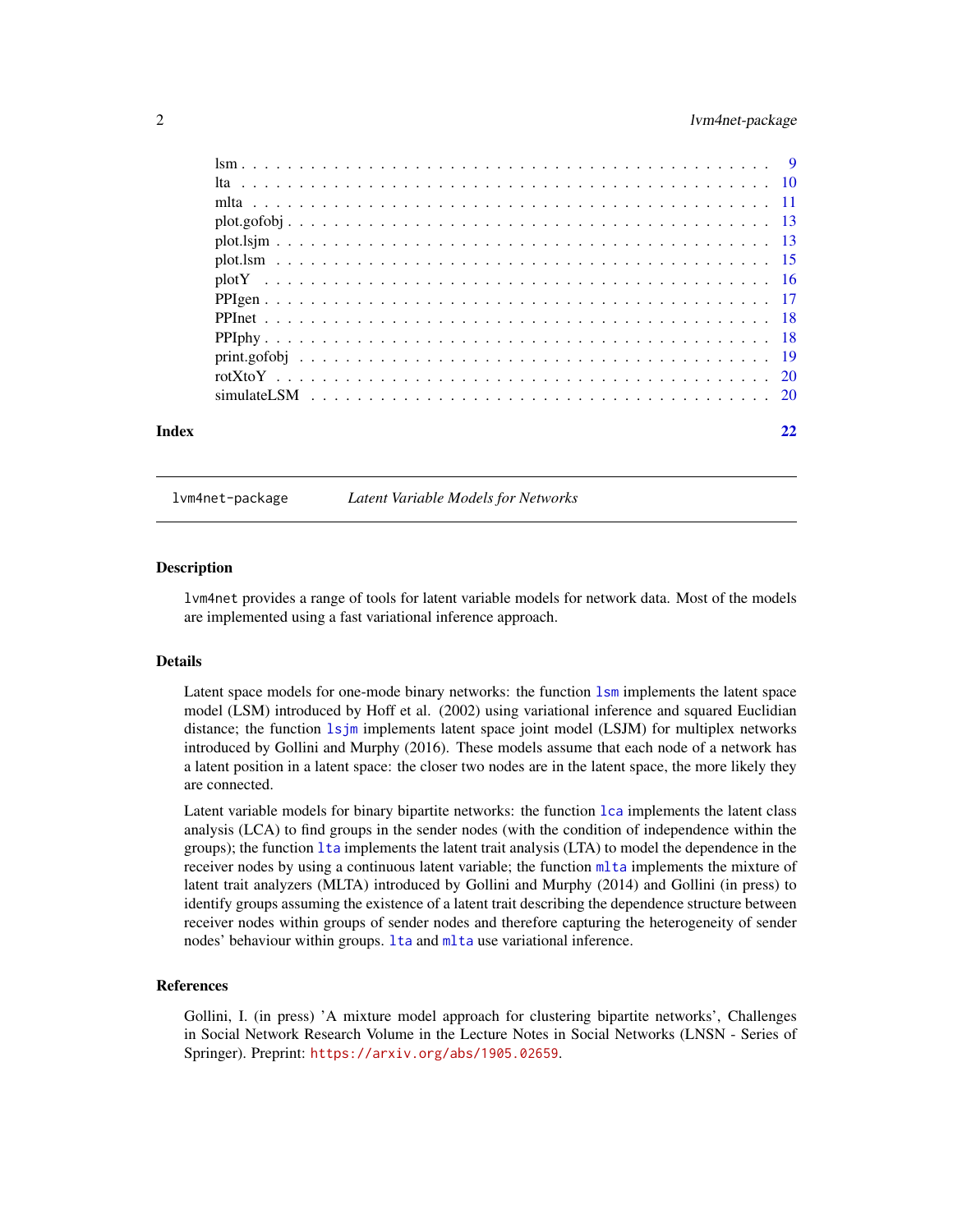#### <span id="page-2-0"></span>boxroc 3

Gollini, I., and Murphy, T. B. (2014), 'Mixture of Latent Trait Analyzers for Model-Based Clustering of Categorical Data', Statistics and Computing, 24(4), 569-588 [http://arxiv.org/abs/](http://arxiv.org/abs/1301.2167) [1301.2167](http://arxiv.org/abs/1301.2167).

Gollini, I., and Murphy, T. B. (2016), 'Joint Modelling of Multiple Network Views', Journal of Computational and Graphical Statistics, 25(1), 246-265 <http://arxiv.org/abs/1301.3759>.

Hoff, P., Raftery, A., and Handcock, M. (2002), "Latent Space Approaches to Social Network Analysis", Journal of the American Statistical Association, 97, 1090–1098.

boxroc *Boxplot and ROC Curves*

# Description

Function to display boxplots and ROC curves to show model fit in terms of in-sample link prediction.

#### Usage

```
boxroc(Y, EZ, xiT, BOXPLOT = FALSE, ROC = FALSE, Lroc = 100,
  labelsPlot = NULL, powdist = 2, cexRocLeg = 0.8, colRoc = seq(2,
 Ndata + 1), ltyRoc = seq(2, Ndata + 1), lwdRoc = 2, ...
```
#### Arguments

| Y              | (N x N) binary adjacency matrix, or list containing the adjacency matrices.                                                                 |
|----------------|---------------------------------------------------------------------------------------------------------------------------------------------|
| EZ             | (N x D) matrix (or list of matrices) containing the posterior means of the latent<br>positions                                              |
| xiT            | vector of posterior means of the parameter $\alpha$                                                                                         |
| <b>BOXPLOT</b> | logical; if TRUE draws the boxplot. Default BOXPLOT = FALSE                                                                                 |
| ROC            | logical; if TRUE draws the ROC curve. Default $ROC = FALSE$                                                                                 |
| Lroc           | number of intervals in the ROC curve. Default $\text{Lroc} = 100$                                                                           |
| labelsPlot     | main title for the boxplot. Default $labelsPlot = NULL$                                                                                     |
| powdist        | vector of power of the distance default powd is $t = 2$ , squared Euclidean dis-<br>tance, the alternative is 1, for the Euclidean distance |
| cexRocLeg      | cex for the ROC curve. Default cex RocLeg = $.8$                                                                                            |
| colRoc         | col for the ROC curve. Default colRoc = $seq(2, \text{ Ndata } + 1)$                                                                        |
| ltyRoc         | 1ty for the ROC curve. Default $l$ tyRoc = seq(2, Ndata + 1)                                                                                |
| lwdRoc         | 1wd for the ROC curve. Default $1$ wdRoc = 2                                                                                                |
| .              | Arguments to be passed to methods, such as graphical parameters (see par).                                                                  |

# Value

The area under the ROC curve (AUC) and the selected plots. The closer the AUC takes values to 1 the better the fit.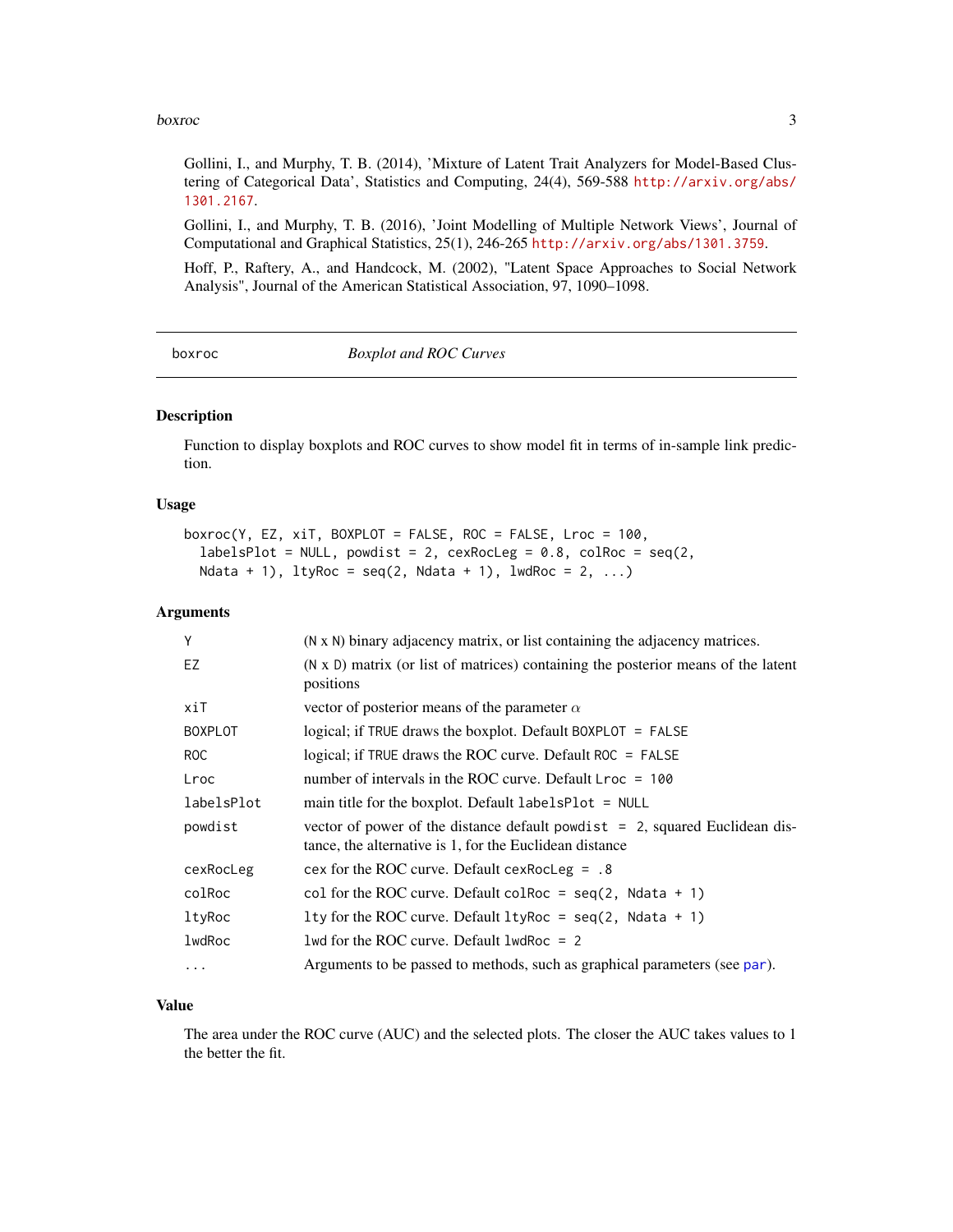# <span id="page-3-0"></span>References

Gollini, I., and Murphy, T. B. (2016), 'Joint Modelling of Multiple Network Views', Journal of Computational and Graphical Statistics, 25(1), 246-265 <http://arxiv.org/abs/1301.3759>.

# See Also

[lsm](#page-8-1), [lsjm](#page-6-1)

# Examples

```
N < -20Y <- network(N, directed = FALSE)[,]
modLSM \leftarrow lsm(Y, D = 2)bp <- boxroc(Y,
EZ = modLSM$lsmEZ,
xiT = modLSM$xiT,
\text{Lroc} = 150,ROC = TRUE,BOXPLOT = TRUE)
print(bp)
```
goflsm *Goodness-of-Fit diagnostics for LSM model*

# Description

This function produces goodness-of-fit diagnostics for LSM model.

#### Usage

```
goflsm(object, Y, Ysim = NULL, nsim = 100, seed, directed = NULL,
  stats = NULL, doplot = TRUE, parm = TRUE)
```

| object   | object of class 'lsm'                                                               |
|----------|-------------------------------------------------------------------------------------|
| Y        | (N x N) binary adjacency matrix                                                     |
| Ysim     | list containing simulated $(N \times N)$ adjacency marices. Default $Y \sin = NULL$ |
| nsim     | number of simulations. Default $nsim = 100$                                         |
| seed     | for simulations                                                                     |
| directed | if the network is directed or not. Default directed $=$ NULL                        |
| stats    | statistics used. Default stats $=$ NULL                                             |
| doplot   | $draw boxplot. Default doplot = TRUE$                                               |
| parm     | $\alpha$ do all the plots in one window. Default parm = TRUE                        |
|          |                                                                                     |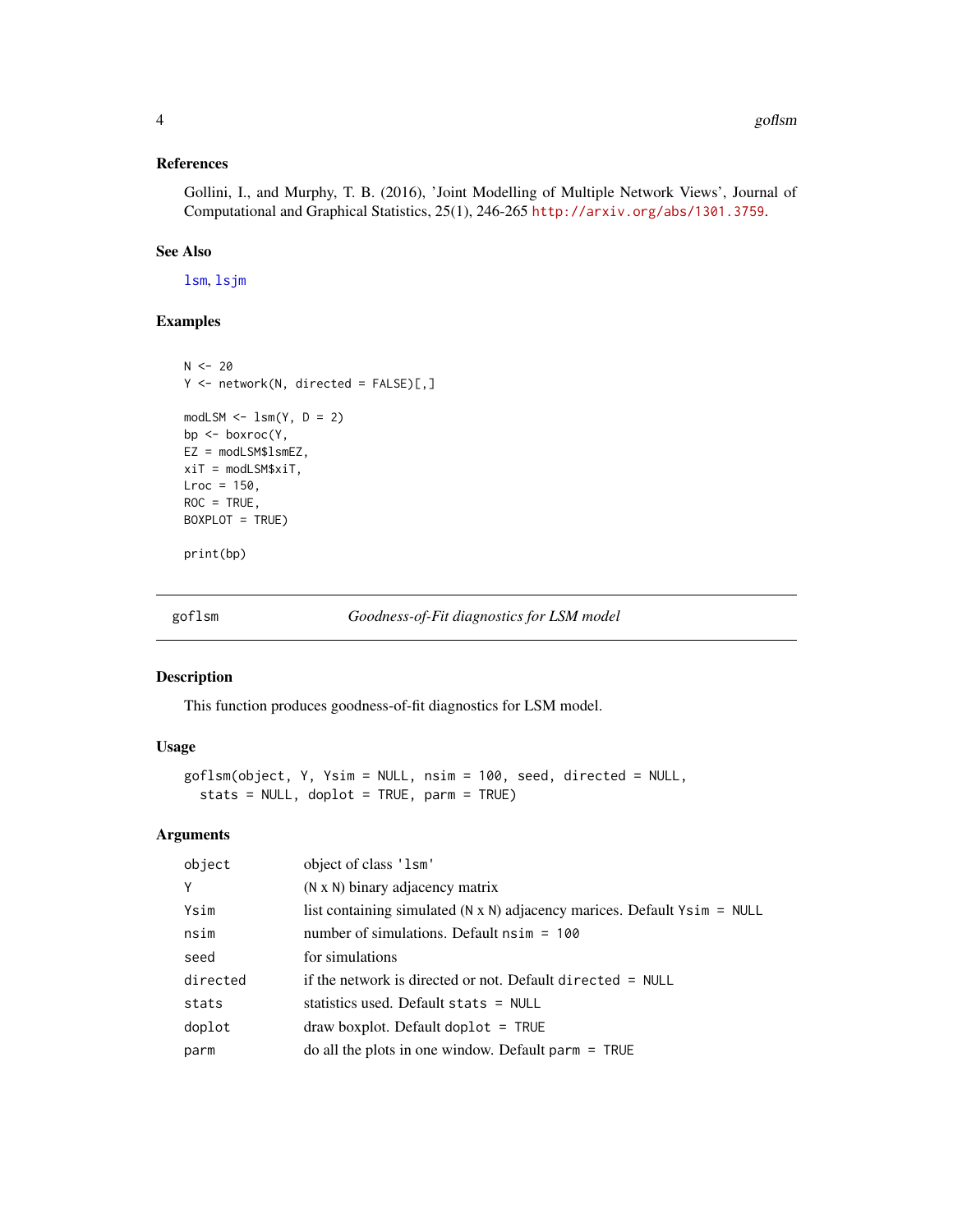# <span id="page-4-0"></span>See Also

[lsm](#page-8-1), [simulateLSM](#page-19-1), [plot.gofobj](#page-12-1), [print.gofobj](#page-18-1)

## Examples

 $Y$  <- network(15, directed = FALSE)[,]

 $modLSM \leq -lsm(Y, D = 2)$ myGof  $\leq$  goflsm(modLSM,  $Y = Y$ )

<span id="page-4-1"></span>lca *Latent Class Analysis*

# **Description**

Latent class analysis (LCA) can be used to find groups in the sender nodes (with the condition of independence within the groups). For more details see Gollini, I. (in press) and Gollini, I., and Murphy, T. B. (2014).

#### Usage

 $lca(X, G, nstarts = 3, tol = 0.1^2, maxiter = 250)$ 

# Arguments

| X       | (N x M) binary incidence matrix                                                  |
|---------|----------------------------------------------------------------------------------|
| G       | number of groups                                                                 |
| nstarts | integer number of different starts for the EM algorithm. Default nstarts $= 3$ . |
| tol     | desired tolerance for convergence. Default tol = $0.1^2$                         |
| maxiter | maximum number of iterations. Default maxiter $= 500$                            |

#### Value

List containing the following information for each model fitted:

- p (G x M) matrix containing the conditional probability of observing a link to sender nodes if the receiver nodes are from group g.
- eta  $\eta_q$  is the mixing proportion for the group  $g(g = 1, ..., G)$ , that corresponds to the prior probability that a randomly chosen sender node is in the g-th group.
- z (N x G) matrix containing posterior probability for each sender node to belong to each group
- LL log likelihood
- BIC Bayesian Information Criterion (BIC) (Schwarz (1978))

If multiple models are fitted the output contains also a table to compare the BIC for all models fitted.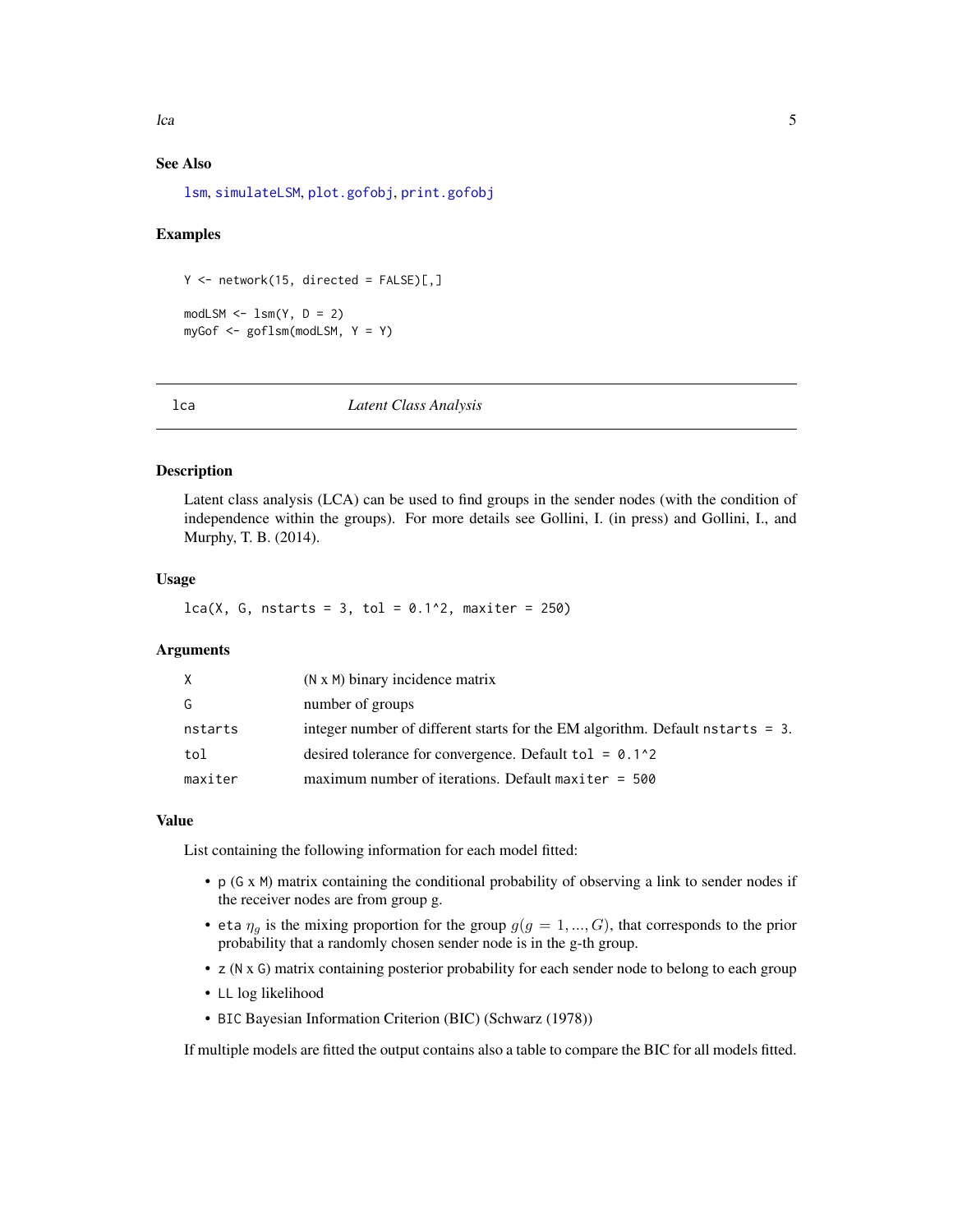# <span id="page-5-0"></span>References

Gollini, I. (in press) 'A mixture model approach for clustering bipartite networks', Challenges in Social Network Research Volume in the Lecture Notes in Social Networks (LNSN - Series of Springer). Preprint: <https://arxiv.org/abs/1905.02659>.

Gollini, I., and Murphy, T. B. (2014), 'Mixture of Latent Trait Analyzers for Model-Based Clustering of Categorical Data', Statistics and Computing, 24(4), 569-588 [http://arxiv.org/abs/](http://arxiv.org/abs/1301.2167) [1301.2167](http://arxiv.org/abs/1301.2167).

# See Also

[mlta](#page-10-1)

# Examples

```
### Simulate Bipartite Network
set.seed(1)
X \le matrix(rbinom(4 * 12, size = 1, prob = 0.4), nrow = 12, ncol = 4)
resLCA \le lca(X, G = 2:3)
```

| lift | Lift |  |  |
|------|------|--|--|
|      |      |  |  |

# Description

The lift can be used to analyse the dependence within each groups found using the function [mlta](#page-10-1).The lift can be used to quantify the effect of the dependence on the probability of a sender nodes being liked to two receivers within each group compared to the probability of being liked to two receivers under an independence model. Two independent links to the receiver nodes have lift  $= 1$ : the more the links to receiver nodes are dependent, the further the value of the lift is from 1.

#### Usage

 $lift(x, pdGH = 21)$ 

#### Arguments

|      | object of class mlta                                                            |
|------|---------------------------------------------------------------------------------|
| pdGH | number of quadrature points for the Gauss-Hermite quadrature. Default pdGH = 21 |

# Value

The function returns an  $(M \times M \times D)$  array.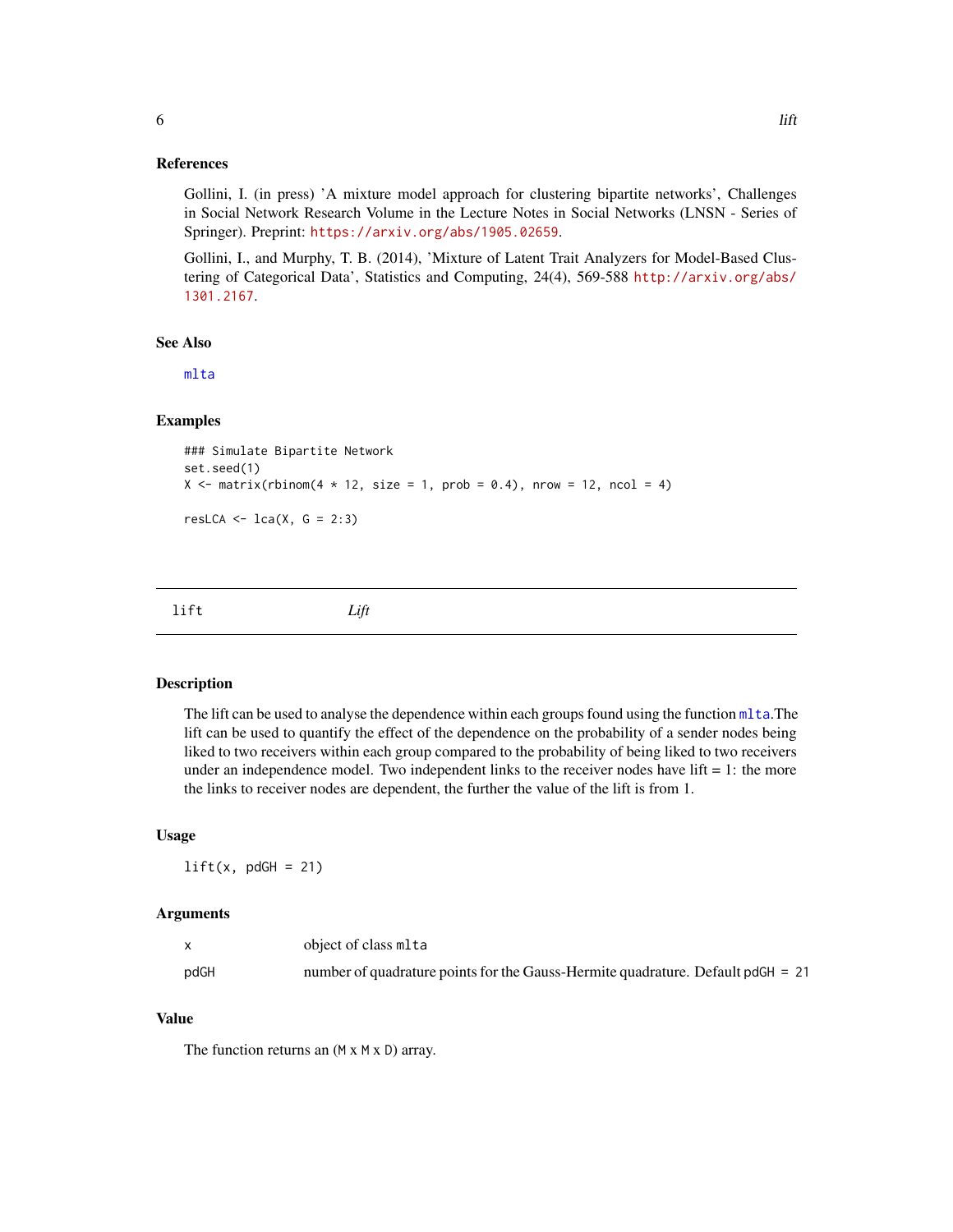# <span id="page-6-0"></span>lsjm 7

# References

Gollini, I. (in press) 'A mixture model approach for clustering bipartite networks', Challenges in Social Network Research Volume in the Lecture Notes in Social Networks (LNSN - Series of Springer). Preprint: <https://arxiv.org/abs/1905.02659>.

Gollini, I., and Murphy, T. B. (2014), 'Mixture of Latent Trait Analyzers for Model-Based Clustering of Categorical Data', Statistics and Computing, 24(4), 569-588 [http://arxiv.org/abs/](http://arxiv.org/abs/1301.2167) [1301.2167](http://arxiv.org/abs/1301.2167).

# See Also

[mlta](#page-10-1)

# Examples

```
### Simulate Bipartite Network
set.seed(1)
X \le matrix(rbinom(4 * 12, size = 1, prob = 0.4), nrow = 12, ncol = 4)
res \leq mlta(X, G = 2, D = 1)res_lift <- lift(res)
```
<span id="page-6-1"></span>

#### lsjm *Latent Space Joint Model*

#### Description

Function to joint modelling of multiple network views using the Latent Space Jont Model (LSJM) Gollini and Murphy (2016). The LSJM merges the information given by the multiple network views by assuming that the probability of a node being connected with other nodes in each view is explained by a unique latent variable.

#### Usage

```
lsjm(Y, D, sigma = 1, xi = rep(0, length(Y)), psi2 = rep(2,length(Y), Niter = 500, tol = 0.1^2, preit = 20,
  randomZ = FALSE)
```

| Y     | list containing a (N x N) binary adjacency matrix for each network view.                                        |
|-------|-----------------------------------------------------------------------------------------------------------------|
| D     | integer dimension of the latent space.                                                                          |
| sigma | (D x D) variance/covariance matrix of the prior distribution for the latent posi-<br>tions. Default sigma $= 1$ |
| хi    | vector of means of the prior distributions of $\alpha$ . Default xi = 0                                         |
| psi2  | vector of variances of the prior distributions of $\alpha$ . Default psi2 = 2                                   |
| Niter | maximum number of iterations. Default Niter $= 500$                                                             |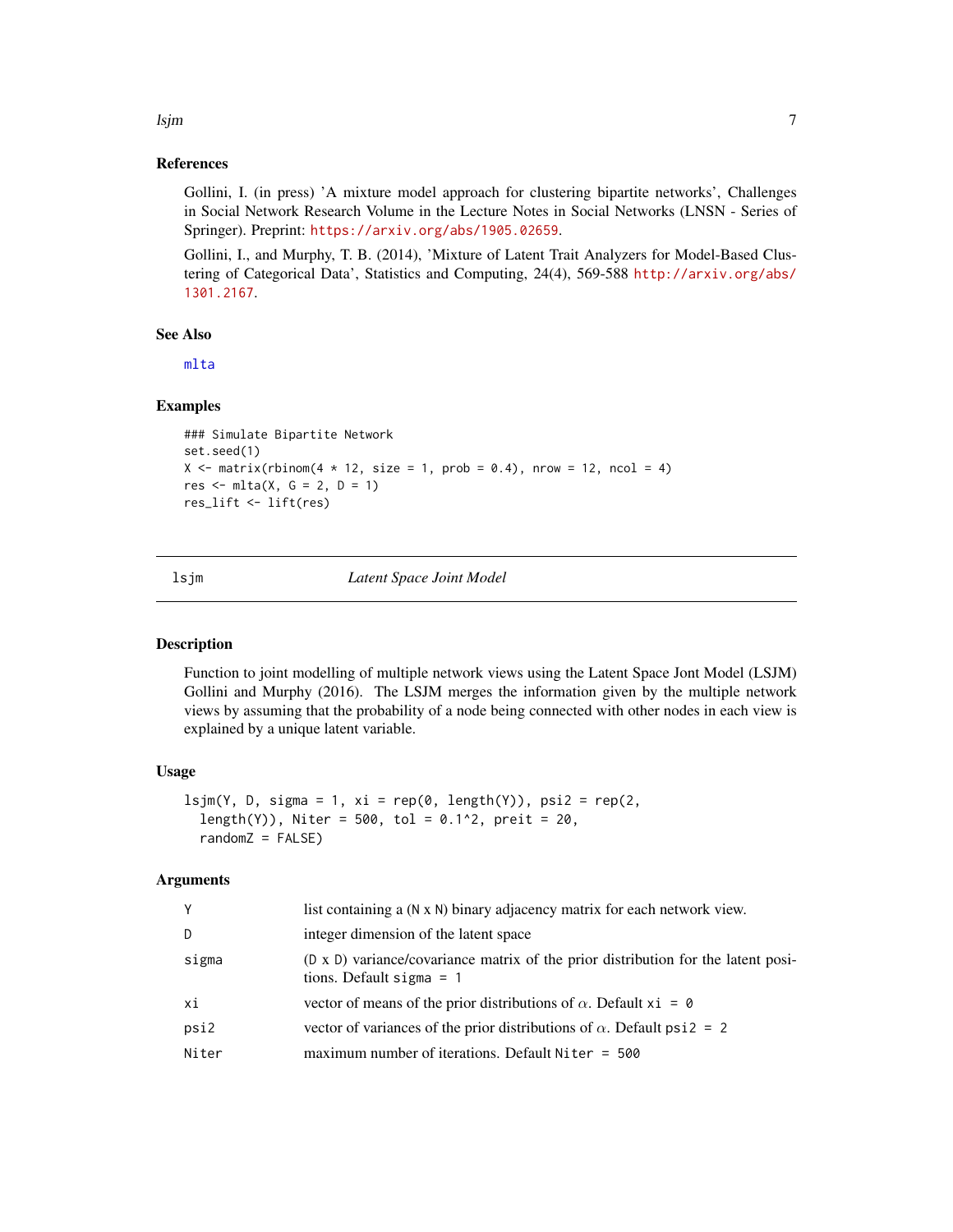| tol     | desired tolerance. Default to $1 = 0.1^2$                                                |
|---------|------------------------------------------------------------------------------------------|
| preit   | Preliminary number of iterations default $preit = 20$                                    |
| randomZ | logical; If $r$ and $z$ = $TRUE$ random initialization for the latent positions is used. |
|         | If random $Z = FALSE$ and $D = 2$ or 3 the latent positions are initialized using the    |
|         | Fruchterman-Reingold method and multidimensional scaling is used for $D = 1$             |
|         | or $D > 3$ . Default randomZ = FALSE                                                     |

# Value

List containing:

- EZ (N x D) matrix containing the posterior means of the latent positions
- VZ (D x D) matrix containing the posterior variance of the latent positions
- 1smEZ list contatining a (N x D) matrix for each network view containing the posterior means of the latent positions under each model in the latent space.
- lsmVZ list contatining a (D x D) matrix for each network view containing the posterior variance of the latent positions under each model in the latent space.
- xiT vector of means of the posterior distributions of  $\alpha$
- psi2T vector of variances of the posterior distributions of  $\alpha$
- Ell expected log-likelihood

# References

Gollini, I., and Murphy, T. B. (2016), 'Joint Modelling of Multiple Network Views', Journal of Computational and Graphical Statistics, 25(1), 246-265 <http://arxiv.org/abs/1301.3759>.

```
## Simulate Undirected Network
 N < -20Ndata <- 2
  Y \leftarrow list()Y[[1]] <- network(N, directed = FALSE)[,]
   ### create a new view that is similar to the original
 for(nd in 2:Ndata){
   Y[\text{Ind}]] <- Y[\text{Ind} - 1]] - sample(c(-1, 0, 1), N * N, replace = TRUE,
   prob = c(.05, .85, .1))Y[[nd]] <- 1 * (Y[[nd]] > 0 )
 diag(Y[[nd]]) <- 0
  }
par(mfrow = c(1, 2))z \le plotY(Y[[1]], verbose = TRUE, main = 'Network 1')
plotY(Y[[2]], EZ = z, main = 'Network 2')
par(mfrow = c(1, 1))modLSJM \leftarrow lsjm(Y, D = 2)plot(modLSJM, Y, drawCB = TRUE)
plot(modLSJM, Y, drawCB = TRUE, plotZtilde = TRUE)
```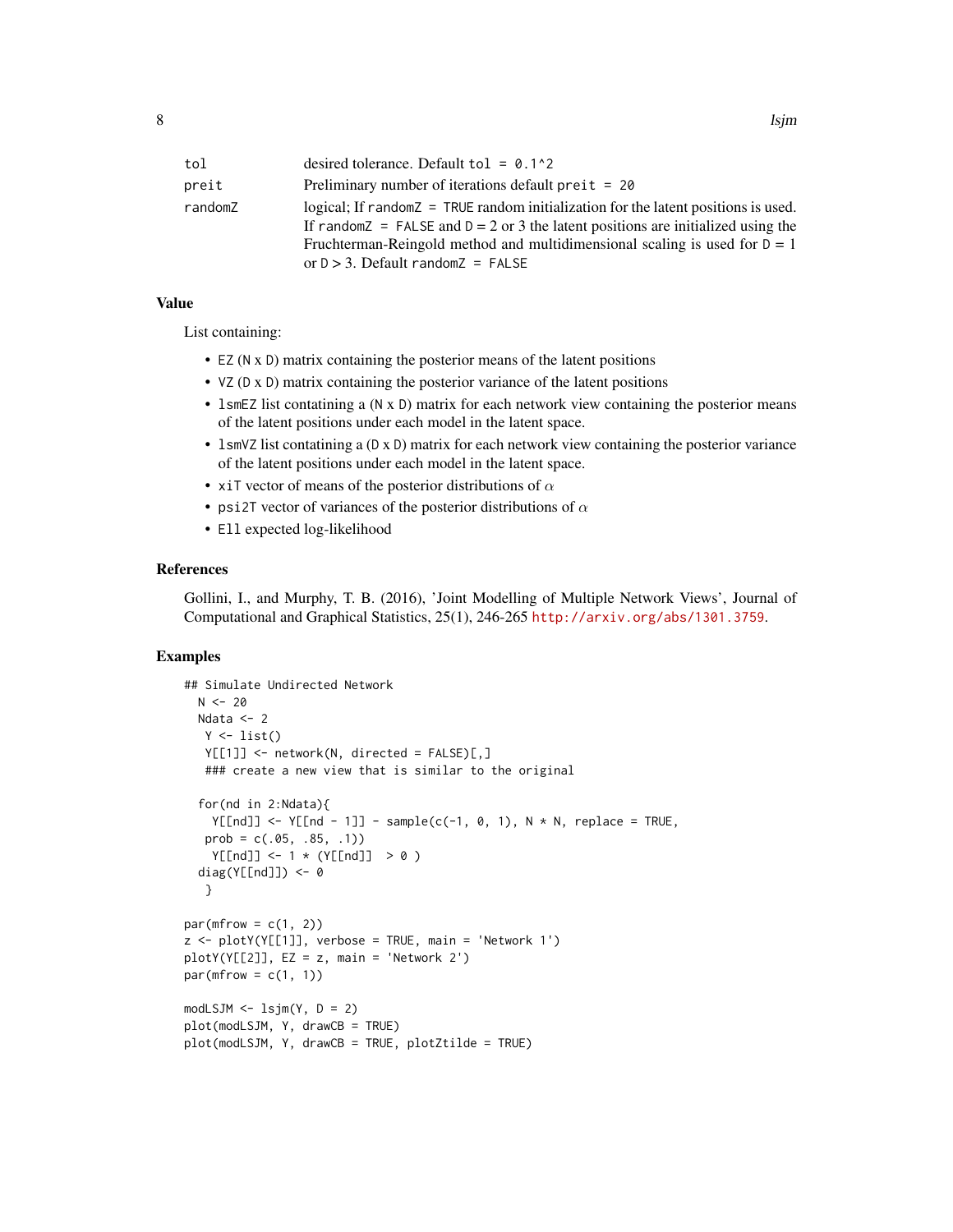<span id="page-8-1"></span><span id="page-8-0"></span>Latent space models (LSM) are a well known family of latent variable models for network data introduced by Hoff et al. (2002) under the basic assumption that each node has an unknown position in a D-dimensional Euclidean latent space: generally the smaller the distance between two nodes in the latent space, the greater the probability of them being connected. Unfortunately, the posterior distribution of the LSM cannot be computed analytically. For this reason we propose a variational inferential approach which proves to be less computationally intensive than the MCMC procedure proposed in Hoff et al. (2002) (implemented in the latentnet package) and can therefore easily handle large networks. Salter-Townshend and Murphy (2013) applied variational methods to fit the LSM with the Euclidean distance in the VBLPCM package. In this package, a distance model with squared Euclidean distance is used. We follow the notation of Gollini and Murphy (2016).

# Usage

lsm(Y, D, sigma = 1, xi = 0, psi2 = 2, Niter = 100, Miniter = 10,  $tol = 0.1<sup>2</sup>$ , randomZ = FALSE, nstart = 1)

# Arguments

| Y       | (N x N) binary adjacency matrix                                                                                                                                                                                                                                                                                 |
|---------|-----------------------------------------------------------------------------------------------------------------------------------------------------------------------------------------------------------------------------------------------------------------------------------------------------------------|
| D       | integer dimension of the latent space                                                                                                                                                                                                                                                                           |
| sigma   | (D x D) variance/covariance matrix of the prior distribution for the latent posi-<br>tions. Default sigma $= 1$                                                                                                                                                                                                 |
| хi      | mean of the prior distribution of $\alpha$ . Default xi = 0                                                                                                                                                                                                                                                     |
| psi2    | variance of the prior distribution of $\alpha$ . Default psi2 = 2                                                                                                                                                                                                                                               |
| Niter   | maximum number of iterations. Default Niter $= 100$                                                                                                                                                                                                                                                             |
| Miniter | minimum number of iterations. Default Miniter $= 10$                                                                                                                                                                                                                                                            |
| tol     | desired tolerance. Default to $1 = 0.1$ ^2                                                                                                                                                                                                                                                                      |
| randomZ | logical; If $r$ and $\delta$ = TRUE random initialization for the latent positions is used.<br>If random $Z = FALSE$ and $D = 2$ or 3 the latent positions are initialized using the<br>Fruchterman-Reingold method and multidimensional scaling is used for $D = 1$<br>or $D > 3$ . Default random $Z = FALSE$ |
| nstart  | number of starts                                                                                                                                                                                                                                                                                                |

#### Value

List containing:

- 1smEZ (N x D) matrix containing the posterior means of the latent positions
- 1smVZ (D x D) matrix containing the posterior variance of the latent positions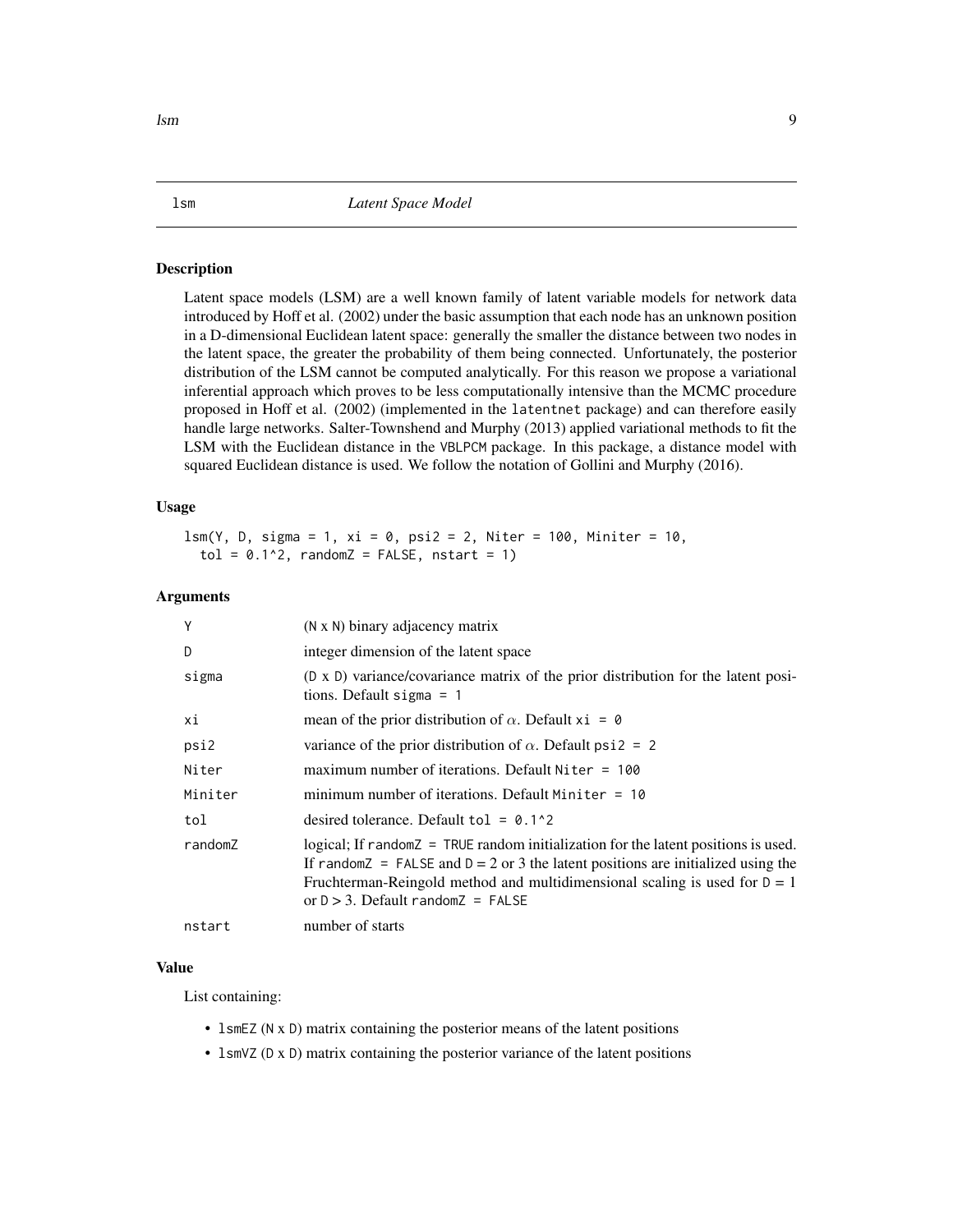- <span id="page-9-0"></span>• xiT mean of the posterior distribution of  $\alpha$
- psi2T variance of the posterior distribution of  $\alpha$
- Ell expected log-likelihood

# References

Gollini, I., and Murphy, T. B. (2016), 'Joint Modelling of Multiple Network Views', Journal of Computational and Graphical Statistics, 25(1), 246-265 <http://arxiv.org/abs/1301.3759>.

Hoff, P., Raftery, A., and Handcock, M. (2002), "Latent Space Approaches to Social Network Analysis", Journal of the American Statistical Association, 97, 1090–1098.

#### See Also

[plot.lsm](#page-14-1)

# Examples

```
### Simulate Undirected Network
N < -20Y \le - network(N, directed = FALSE)[,]
modLSM \leq -lsm(Y, D = 2)plot(modLSM, Y)
```
<span id="page-9-1"></span>lta *Latent Trait Analysis*

#### Description

Latent trait analysis (LTA) can be used to model the dependence in the receiver nodes by using a continuous D-dimensional latent variable. The function lta makes use of a variational inferential approach. For more details see Gollini, I. (in press) and Gollini, I., and Murphy, T. B. (2014).

#### Usage

```
lta(X, D, nstarts = 3, tol = 0.1^2, maxiter = 250, pdGH = 21)
```

| X.      | $(N \times M)$ binary incidence matrix                                          |
|---------|---------------------------------------------------------------------------------|
| D       | dimension of the continuous latent variable                                     |
| nstarts | number of starts. Default nstarts $=$ 3                                         |
| tol     | desired tolerance for convergence. Default tol = $0.1^{\circ}2$                 |
| maxiter | maximum number of iterations. Default maxiter $= 500$                           |
| pdGH    | number of quadrature points for the Gauss-Hermite quadrature. Default pdGH = 21 |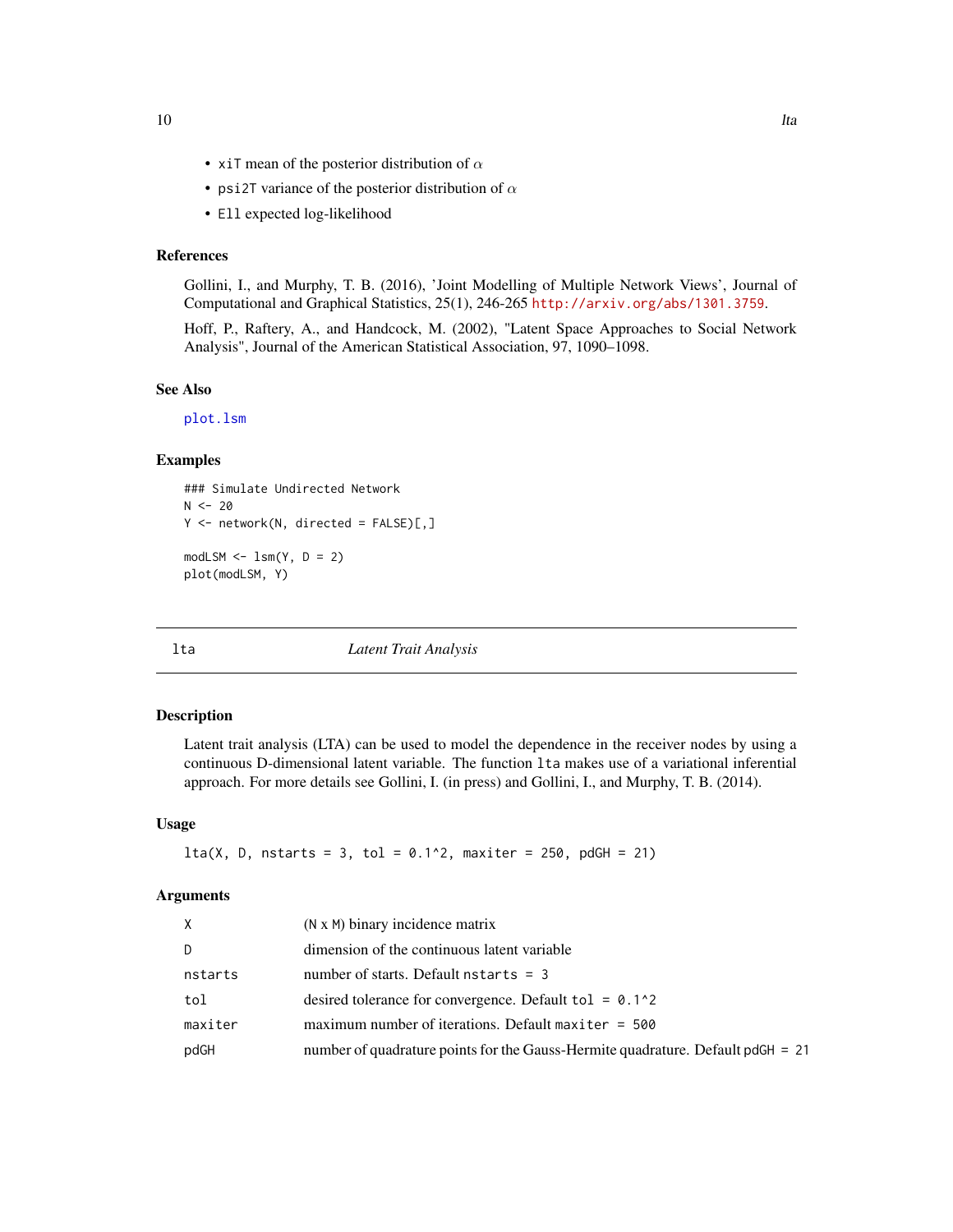<span id="page-10-0"></span>mlta the contract of the contract of the contract of the contract of the contract of the contract of the contract of the contract of the contract of the contract of the contract of the contract of the contract of the contr

# Value

List containing the following information for each model fitted:

- b intercepts for the logistic response function
- w slopes for the logistic response function
- mu (N x D) matrix containing posterior means for the latent variable
- C list of N (D x D) matrices containing posterior variances for the latent variable
- LL log likelihood
- BIC Bayesian Information Criterion (BIC) (Schwarz (1978))

If multiple models are fitted the output contains also a table to compare the BIC for all models fitted.

# References

Gollini, I. (in press) 'A mixture model approach for clustering bipartite networks', Challenges in Social Network Research Volume in the Lecture Notes in Social Networks (LNSN - Series of Springer). Preprint: <https://arxiv.org/abs/1905.02659>.

Gollini, I., and Murphy, T. B. (2014), 'Mixture of Latent Trait Analyzers for Model-Based Clustering of Categorical Data', Statistics and Computing, 24(4), 569-588 [http://arxiv.org/abs/](http://arxiv.org/abs/1301.2167) [1301.2167](http://arxiv.org/abs/1301.2167).

# See Also

[mlta](#page-10-1)

#### Examples

```
### Simulate Bipartite Network
set.seed(1)
X \le matrix(rbinom(4 * 12, size = 1, prob = 0.4), nrow = 12, ncol = 4)
resLTA \leq 1ta(X, D = 1:2)
```
<span id="page-10-1"></span>mlta *Mixture of Latent Trait Analyzers*

#### Description

Mixture of latent trait analyzers (MLTA) has been introduced by Gollini and Murphy (2014) and Gollini (in press) to identify groups assuming the existence of a latent trait describing the dependence structure between receiver nodes within groups of sender nodes and therefore capturing the heterogeneity of sender nodes' behaviour within groups. The function mlta makes use of a variational inferential approach. For more details see Gollini, I. (in press) and Gollini, I., and Murphy, T. B. (2014).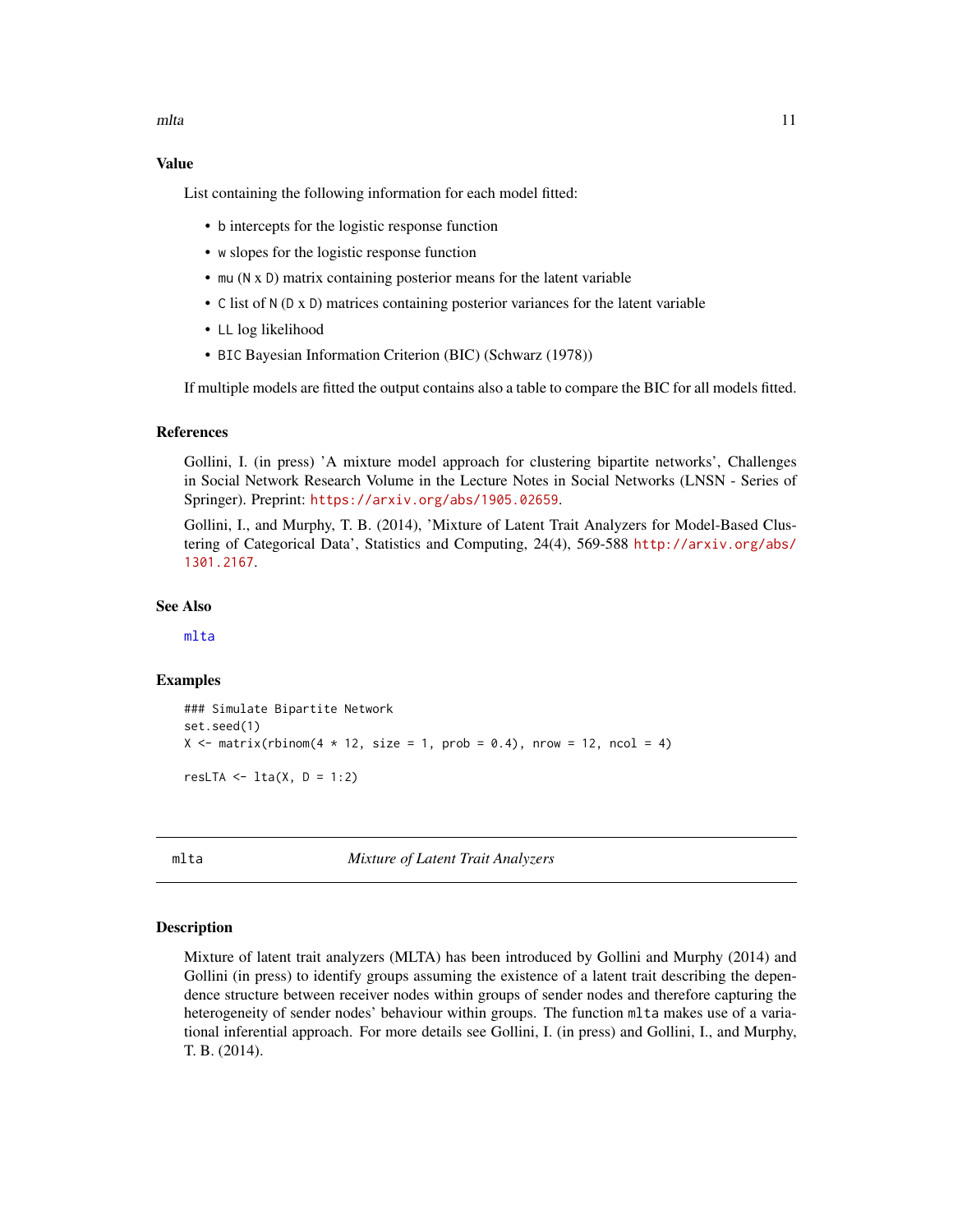# <span id="page-11-0"></span>Usage

mlta(X, G, D, wfix = FALSE, nstarts = 3, tol =  $0.1^2$ ,  $maxiter = 250$ ,  $p dGH = 21$ 

#### Arguments

| X       | (N x M) binary incidence matrix                                                                          |
|---------|----------------------------------------------------------------------------------------------------------|
| G       | number of groups                                                                                         |
| D       | dimension of the continuous latent variable                                                              |
| wfix    | Logical. Fit the parsiomonius model with the w parameters equal across groups.<br>Default $wfix = FALSE$ |
| nstarts | number of starts. Default nstarts $=$ 3                                                                  |
| tol     | desired tolerance for convergence. Default to $1 = 0.1$ ^2                                               |
| maxiter | maximum number of iterations. Default maxiter $= 500$                                                    |
| pdGH    | number of quadrature points for the Gauss-Hermite quadrature. Default pdGH = 21                          |
|         |                                                                                                          |

#### Value

List containing the following information for each model fitted:

- b matrix containing intercepts for the logistic response function
- w array containing slopes for the logistic response function
- eta  $\eta_q$  is the mixing proportion for the group  $g(g = 1, ..., G)$ , that corresponds to the prior probability that a randomly chosen sender node is in the g-th group.
- mu (N x D x G) array containing posterior means for the latent variable
- C (D x D x N x G) array containing posterior variances for the latent variable
- z (N x G) matrix containing posterior probability for each sender node to belong to each group
- LL log likelihood
- BIC Bayesian Information Criterion (BIC) (Schwarz (1978))

If multiple models are fitted the output contains also tables to compare the log likelihood and BIC for all models fitted.

# References

Gollini, I. (in press) 'A mixture model approach for clustering bipartite networks', Challenges in Social Network Research Volume in the Lecture Notes in Social Networks (LNSN - Series of Springer). Preprint: <https://arxiv.org/abs/1905.02659>.

Gollini, I., and Murphy, T. B. (2014), 'Mixture of Latent Trait Analyzers for Model-Based Clustering of Categorical Data', Statistics and Computing, 24(4), 569-588 [http://arxiv.org/abs/](http://arxiv.org/abs/1301.2167) [1301.2167](http://arxiv.org/abs/1301.2167).

# See Also

[lta](#page-9-1) [lca](#page-4-1)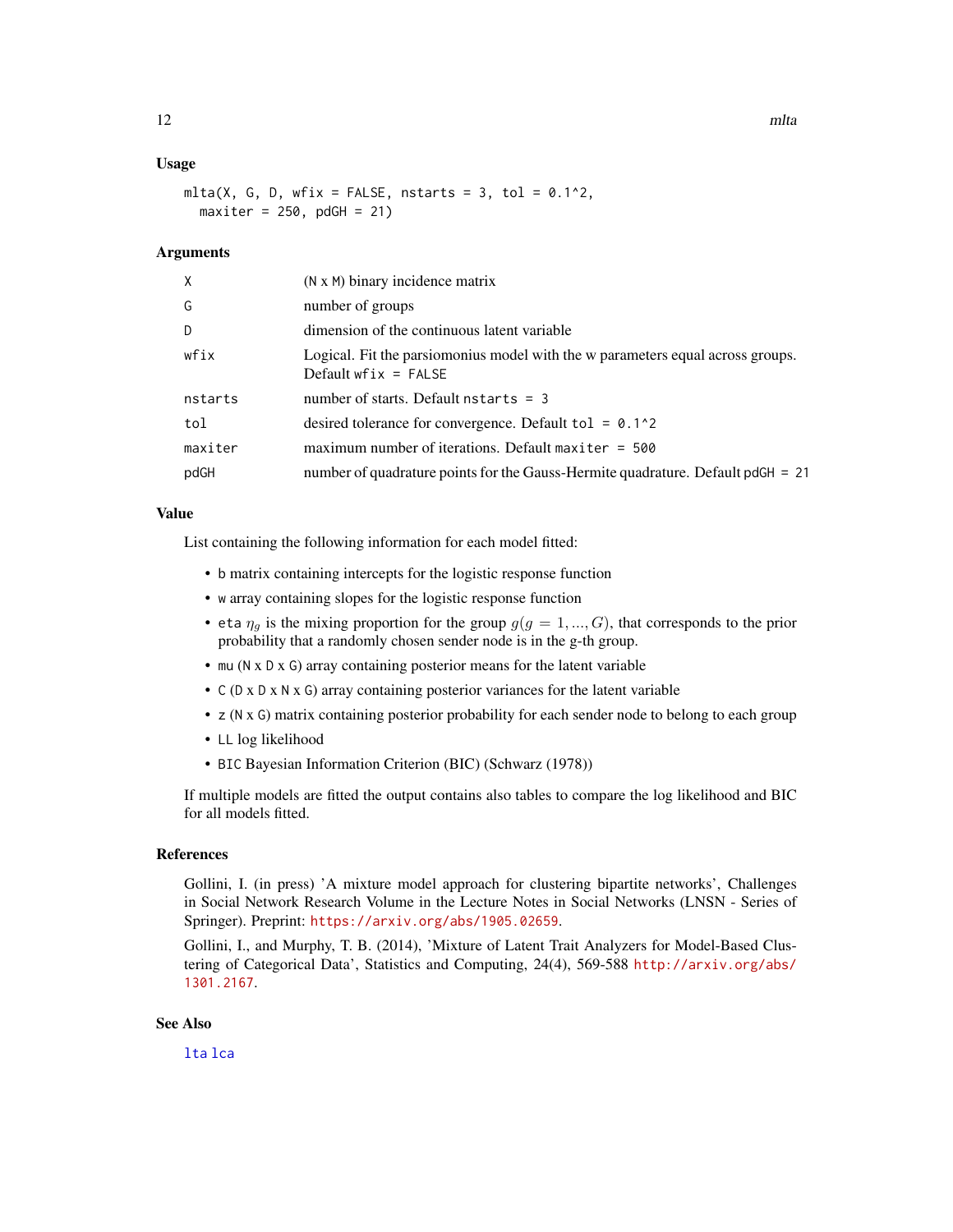# <span id="page-12-0"></span>plot.gofobj 13

# Examples

```
### Simulate Bipartite Network
set.seed(1)
X \le matrix(rbinom(4 * 12, size = 1, prob = 0.4), nrow = 12, ncol = 4)
resMLTA \leq mlta(X, G = 2, D = 1)
```
<span id="page-12-1"></span>plot.gofobj *Plot GoF object*

# Description

Function to plot an object of class 'gofobj'

# Usage

## S3 method for class 'gofobj'  $plot(x, parm = TRUE, ...)$ 

#### Arguments

| x    | object of class "gofobj" |
|------|--------------------------|
| parm | do all in one plots      |
| .    | other                    |

# Examples

 $Y \le -$  network(20, directed = FALSE)[,]

 $modLSM \leftarrow lsm(Y, D = 2)$ myGof <- goflsm(modLSM, Y = Y, doplot = FALSE) plot(myGof)

plot.lsjm *Two dimensional plot of Latent Space Joint Model output*

#### Description

Function to plot an object of class 'lsjm'

#### Usage

```
## S3 method for class 'lsjm'
plot(x, Y, drawCB = FALSE, dimZ = c(1, 2),plotZtilde = FALSE, colP1 = 1, colE11 = rgb(0.6, 0.6, 0.6, alpha =0.1), LEVEL = 0.95, pchplot = 20, pchEll = 19, pchPl = 19,
 cexPI = 1.1, mainZtilde = NULL, arrowhead = FALSE, curve = NULL,
  xlim = NULL, ylim = NULL, main = NULL, ...)
```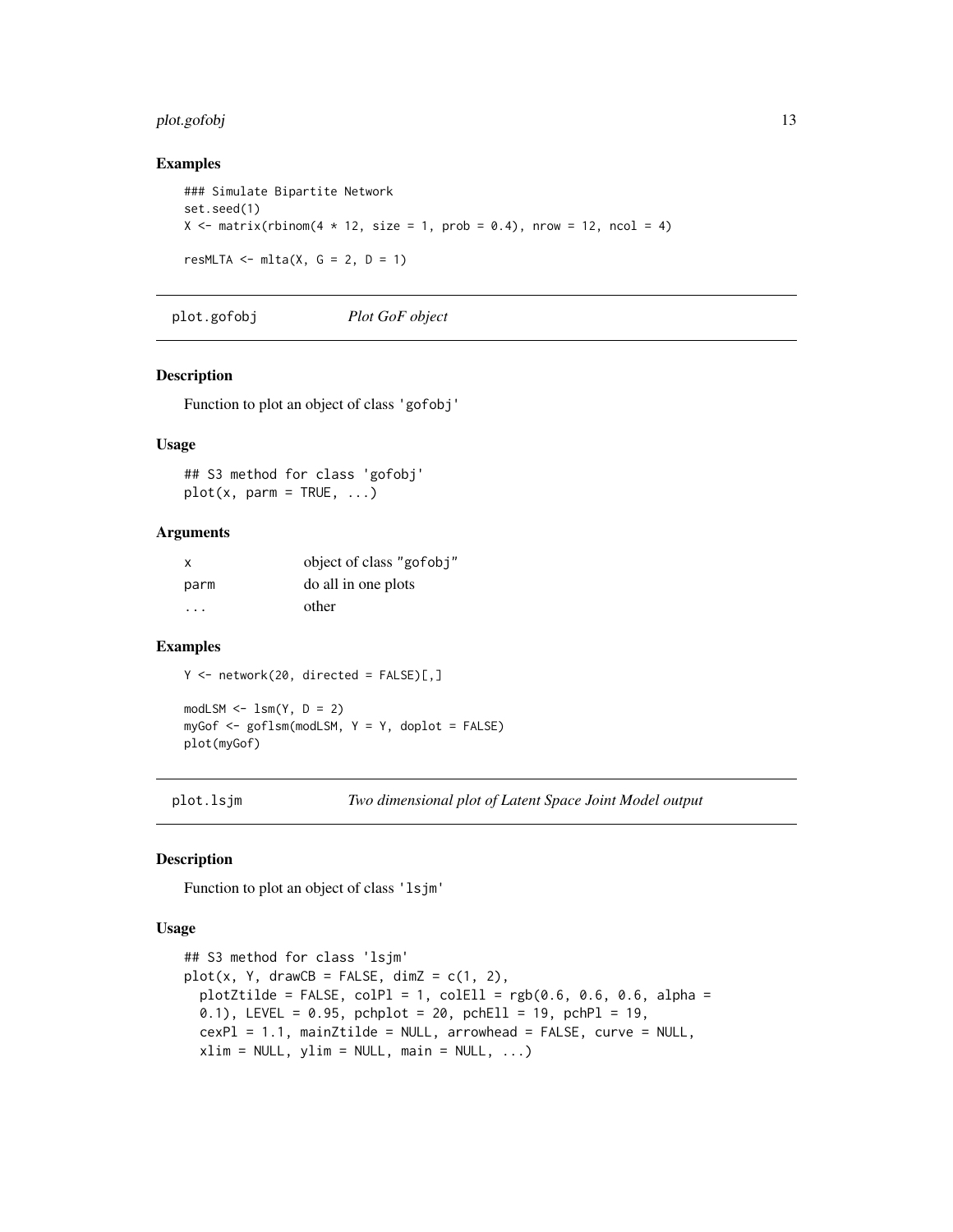# Arguments

| X          | object of class '1sjm'                                                              |
|------------|-------------------------------------------------------------------------------------|
| Υ          | list containing a (N x N) binary adjacency matrix for each network view.            |
| drawCB     | logical if $drawCB = TRUE$ draw confidence bounds                                   |
| dimZ       | dimensions of the latent variable to be plotted. Default $\dim Z = c(1, 2)$         |
| plotZtilde | if TRUE do the plot for the last step of LSM                                        |
| colPl      | col for the points representing the nodes. Default $\text{colPl} = \text{NULL}$     |
| colEll     | col for the ellipses. Default $rgb(.6, .6, .6, a1pha=.1)$                           |
| LEVEL      | levels of confidence bounds shown when plotting the ellipses. Default LEVEL = $.95$ |
| pchplot    | Default pchplot = $20$                                                              |
| pchEll     | pch for the ellipses. Default pchE $11 = 19$                                        |
| pchPl      | pch for the points representing the nodes. Default $pchPI = 19$                     |
| cexPl      | cex for the points representing the nodes. Default $cexPI = 1.1$                    |
| mainZtilde | title for single network plots TRUE do the plot for the last step of LSM            |
| arrowhead  | logical, if the arrowed are to be plotted. Default arrowhead = FALSE                |
| curve      | curvature of edges. Default curve = $\theta$                                        |
| xlim       | range for x                                                                         |
| ylim       | range for y                                                                         |
| main       | main title                                                                          |
| $\cdots$   | Arguments to be passed to methods, such as graphical parameters (see par).          |

```
## Simulate Undirected Network
 N < -20Ndata <- 2
  Y \leftarrow list()Y[[1]] <- network(N, directed = FALSE)[,]
  ### create a new view that is similar to the original
  for(nd in 2:Ndata){
    Y[\text{Ind}]] <- Y[\text{Ind} - 1]] - sample(c(-1, 0, 1), N * N, replace = TRUE,
    prob = c(.05, .85, .1))Y[[nd]] \le -1 * (Y[[nd]] > 0)diag(Y[[nd]]) <- 0
  }
par(mfrow = c(1, 2))z \le plotY(Y[[1]], verbose = TRUE, main = 'Network 1')
plotY(Y[[2]], EZ = z, main = 'Network 2')
par(mfrow = c(1, 1))modLSJM \leftarrow lsjm(Y, D = 2)plot(modLSJM, Y, drawCB = TRUE)
plot(modLSJM, Y, drawCB = TRUE, plotZtilde = TRUE)
```
<span id="page-13-0"></span>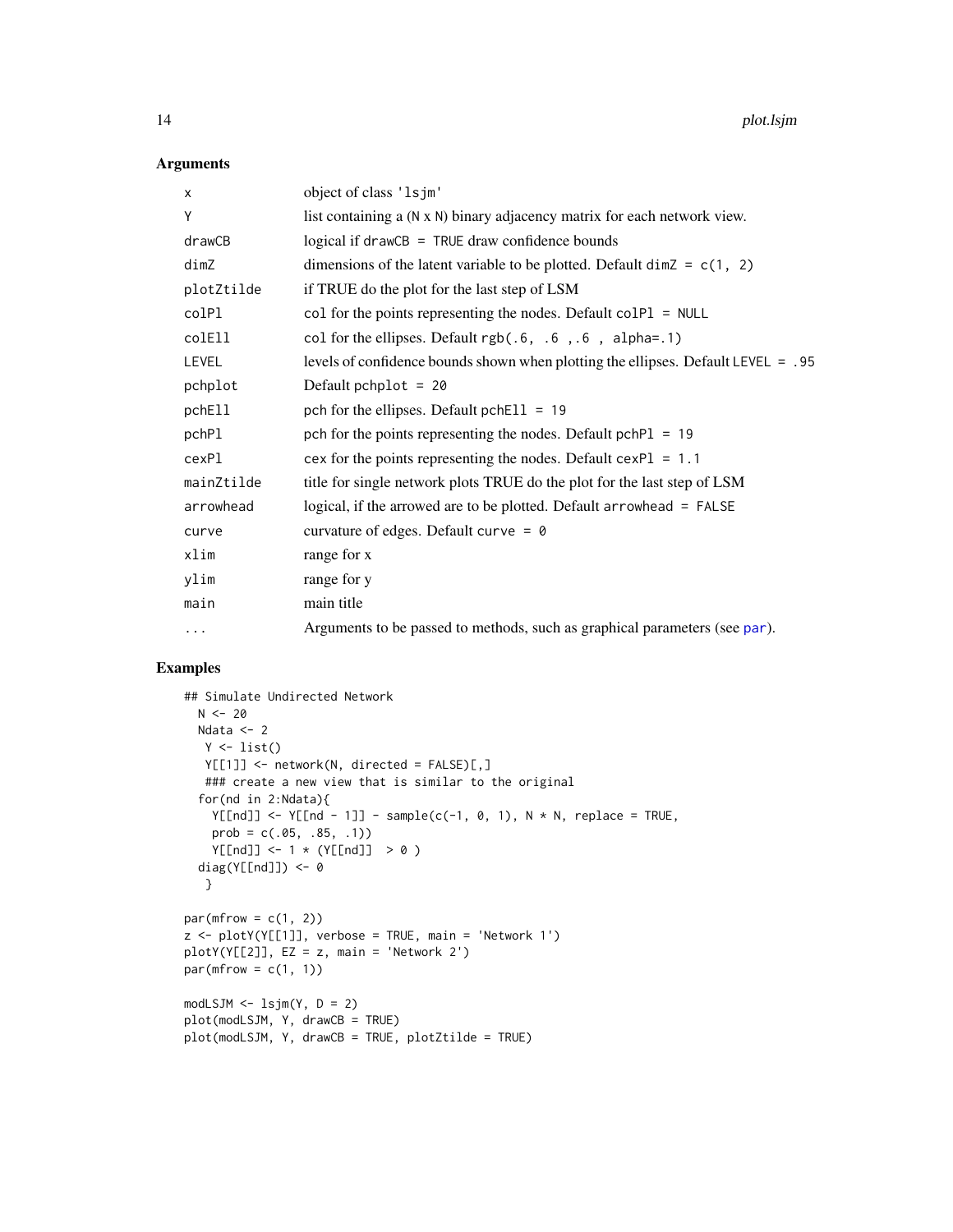<span id="page-14-1"></span><span id="page-14-0"></span>

Function to plot an object of class 'lsm'

### Usage

```
## S3 method for class 'lsm'
plot(x, Y, drawCB = FALSE, dimZ = c(1, 2), colP1 = 1,collEll = rgb(0.6, 0.6, 0.6, alpha = 0.1), LEVEL = 0.95,pchplot = 20, pchEll = 19, pchPl = 19, cexPI = 1.1,
 arrowhead = FALSE, curve = NULL, xlim = NULL, ylim = NULL, ...)
```
# Arguments

| $\mathsf{x}$ | object of class 'lsm'                                                             |
|--------------|-----------------------------------------------------------------------------------|
| Υ            | $(N \times N)$ binary adjacency matrix                                            |
| drawCB       | draw confidence bounds                                                            |
| dimZ         | dimensions of the latent variable to be plotted. Default $\dim Z = c(1, 2)$       |
| colPl        | col for the points representing the nodes. Default $colPI = NULL$                 |
| colEll       | col for the ellipses. Default $rgb(.6, .6, .6, a1pha=.1)$                         |
| <b>LEVEL</b> | levels of confidence bounds shown when plotting the ellipses. Default LEVEL = .95 |
| pchplot      | Default pchplot = $20$                                                            |
| pchEll       | pch for the ellipses. Default pchEll = $19$                                       |
| pchPl        | pch for the points representing the nodes. Default $pchPI = 19$                   |
| cexPl        | cex for the points representing the nodes. Default $cexPI = 1.1$                  |
| arrowhead    | logical, if the arrowed are to be plotted. Default arrowhead = FALSE              |
| curve        | curvature of edges. Default curve = $\theta$                                      |
| xlim         | range for x                                                                       |
| ylim         | range for y                                                                       |
| $\ddots$     | Arguments to be passed to methods, such as graphical parameters (see par).        |
|              |                                                                                   |

```
N < - 20Y <- network(N, directed = FALSE)[,]
modLSM \leftarrow lsm(Y, D = 2)plot(modLSM, Y)
# Plot with 95% CB
plot(modLSM, Y, drawCB = TRUE)
# Plot with 99% CB
plot(modLSM, Y, drawCB = TRUE, LEVEL = .99)
```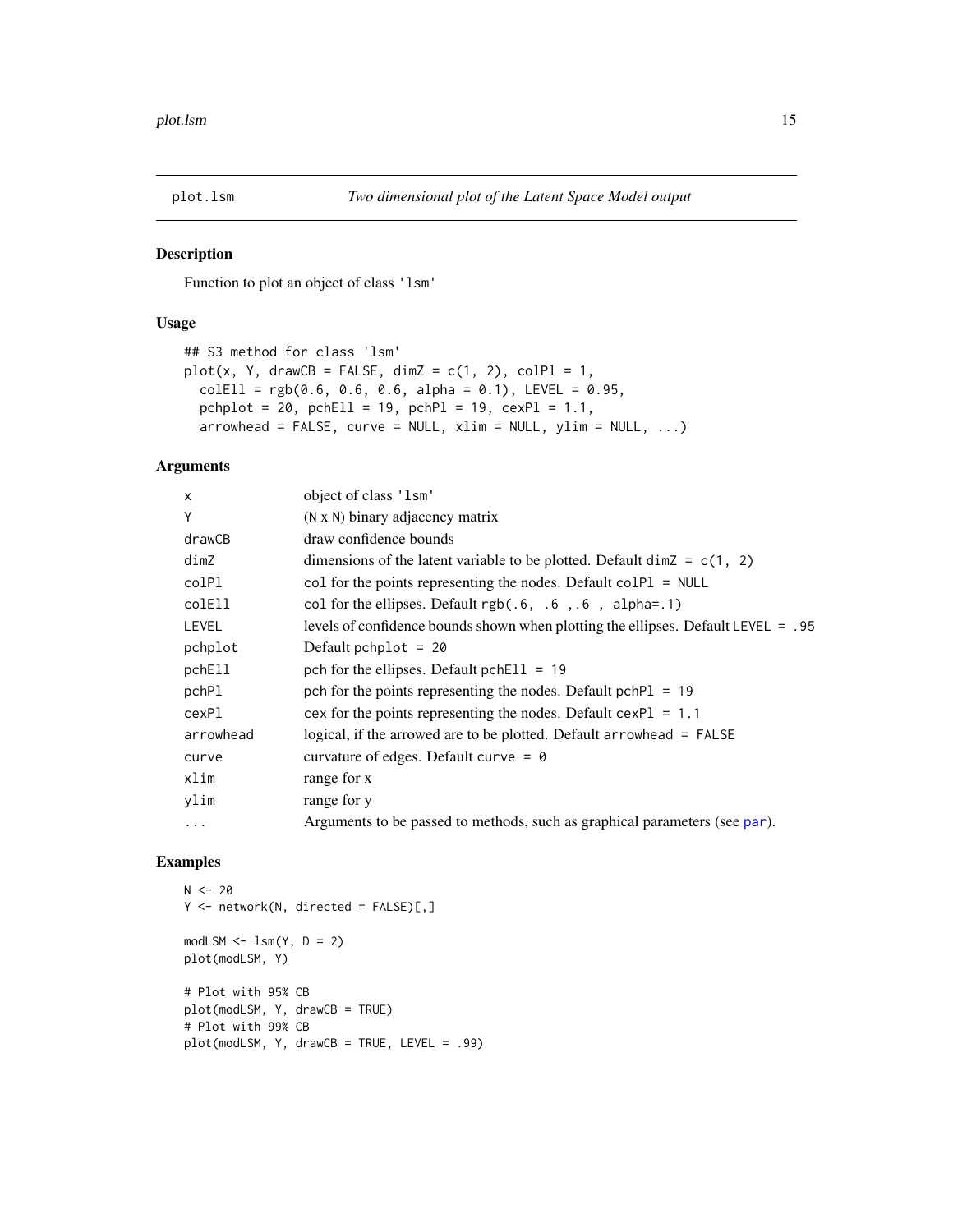<span id="page-15-0"></span>Function to plot the adjacency matrix of the network.

# Usage

```
plotY(Y, Ndata = NULL, EZ = NULL, VZ = NULL, dimZ = c(1, 2),labels = NULL, colPI = 1, colEll = rgb(0.6, 0.6, 0.6, alpha = 0.1),LEVEL = 0.95, pchplot = 20, pchEll = 19, pchPl = 19,
 cexPI = 1.1, arrowhead = FALSE, curve = NULL, lwdLine = 0.3,
 xlim = NULL, ylim = NULL, verbose = FALSE, ...)
```

| Y         | list, or matrix containing a (N x N) binary adjacency matrix for each network<br>view.                           |
|-----------|------------------------------------------------------------------------------------------------------------------|
| Ndata     | number of network views                                                                                          |
| EZ        | posterior mean latent positions                                                                                  |
| VZ        | posterior variance latent positions, if specified draw ellipse                                                   |
| dim Z     | dimensions of Z to be plotted, default dim $Z = c(1, 2)$                                                         |
| labels    | text to be added in the plot representing the labels of each node. Default labels = NULL,<br>no labels are shown |
| colPl     | col for the points representing the nodes. Default $colPI = NULL$                                                |
| colEll    | col for the ellipses. Default $rgb(.6, .6, .6, a1pha=.1)$                                                        |
| LEVEL     | levels of confidence bounds shown when plotting the ellipses. Default LEVEL = .95                                |
| pchplot   | Default pchplot = $20$                                                                                           |
| pchEll    | pch for the ellipses. Default pchEll = $19$                                                                      |
| pchPl     | pch for the points representing the nodes. Default $pchPI = 19$                                                  |
| cexPl     | cex for the points representing the nodes. Default $cexPI = 1.1$                                                 |
| arrowhead | logical, if the arrowed are to be plotted. Default arrowhead = FALSE                                             |
| curve     | curvature of edges. Default curve = $\theta$                                                                     |
| lwdLine   | lwd of edges. Default lwdLine = .3                                                                               |
| xlim      | range for x                                                                                                      |
| ylim      | range for y                                                                                                      |
| verbose   | if verbose $=$ TRUE save the nodal positions                                                                     |
| $\cdots$  | Arguments to be passed to methods, such as graphical parameters (see par).                                       |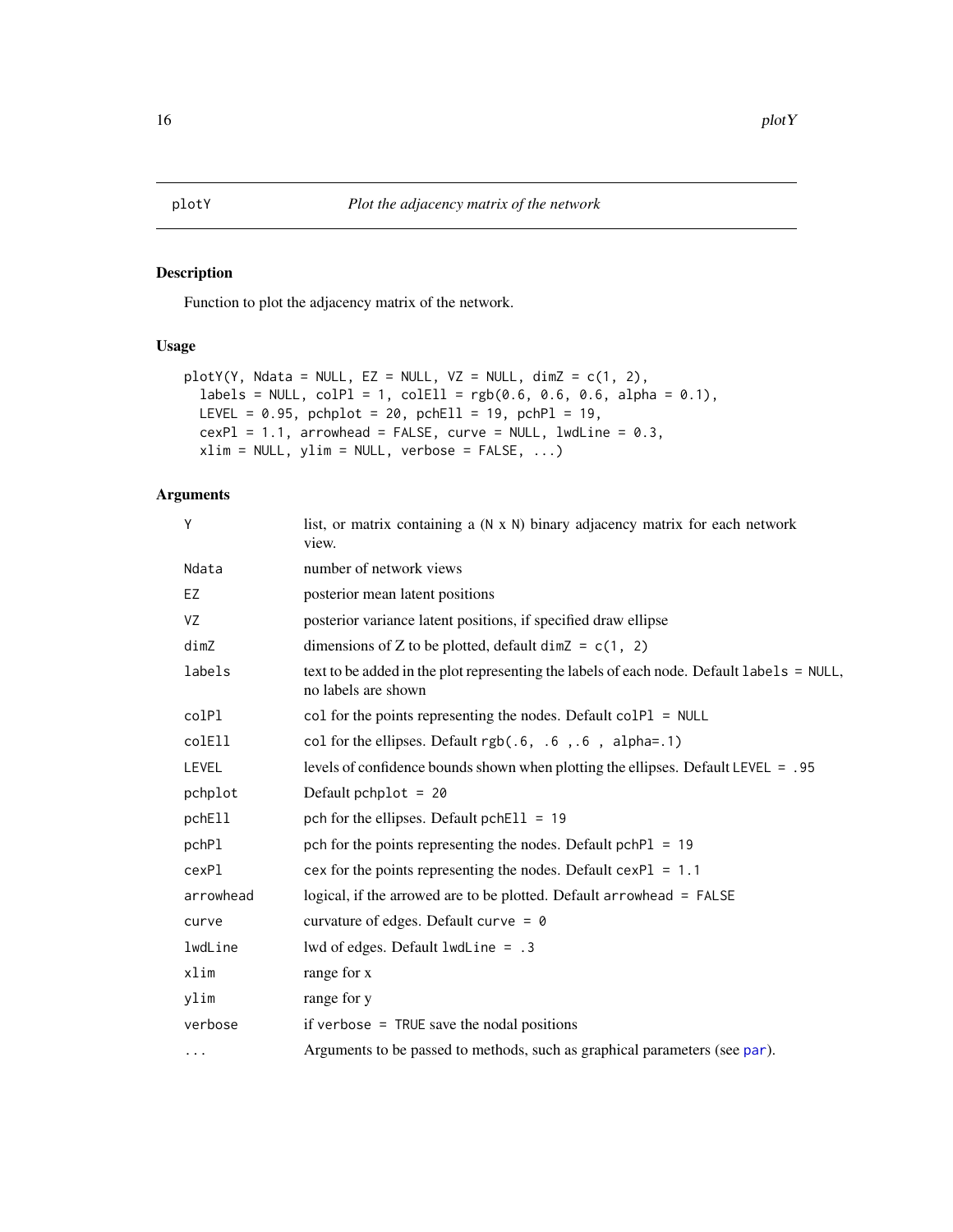# <span id="page-16-0"></span>PPIgen 2020 and 2020 and 2020 and 2020 and 2020 and 2020 and 2020 and 2020 and 2020 and 2020 and 2020 and 2020

# Examples

```
N < -20Y <- network(N, directed = FALSE)[,]
plotY(Y)
# Store the positions of nodes used to plot Y, in order to redraw the plot using
# the same positions
z <- plotY(Y, verbose = TRUE)
plotY(Y, EZ = z)
```
<span id="page-16-1"></span>

PPIgen *PPI genetic interactions*

# Description

The dataset contains a network formed by genetic protein-protein interactions (PPI) between 67 Saccharomyces cerevisiae proteins. The network is formed of 294 links. The data were downloaded from the Biological General Repository for Interaction Datasets (BioGRID) database [http:](http://thebiogrid.org/) [//thebiogrid.org/](http://thebiogrid.org/)

#### Usage

PPIgen

# Format

Binary adjacency matrix

# Details

Binary adjacency matrix containing genetic interactions between 67 proteins.

# References

Gollini, I., and Murphy, T. B. (2016), 'Joint Modelling of Multiple Network Views', Journal of Computational and Graphical Statistics, 25(1), 246-265 <http://arxiv.org/abs/1301.3759>.

# See Also

[PPIphy](#page-17-1)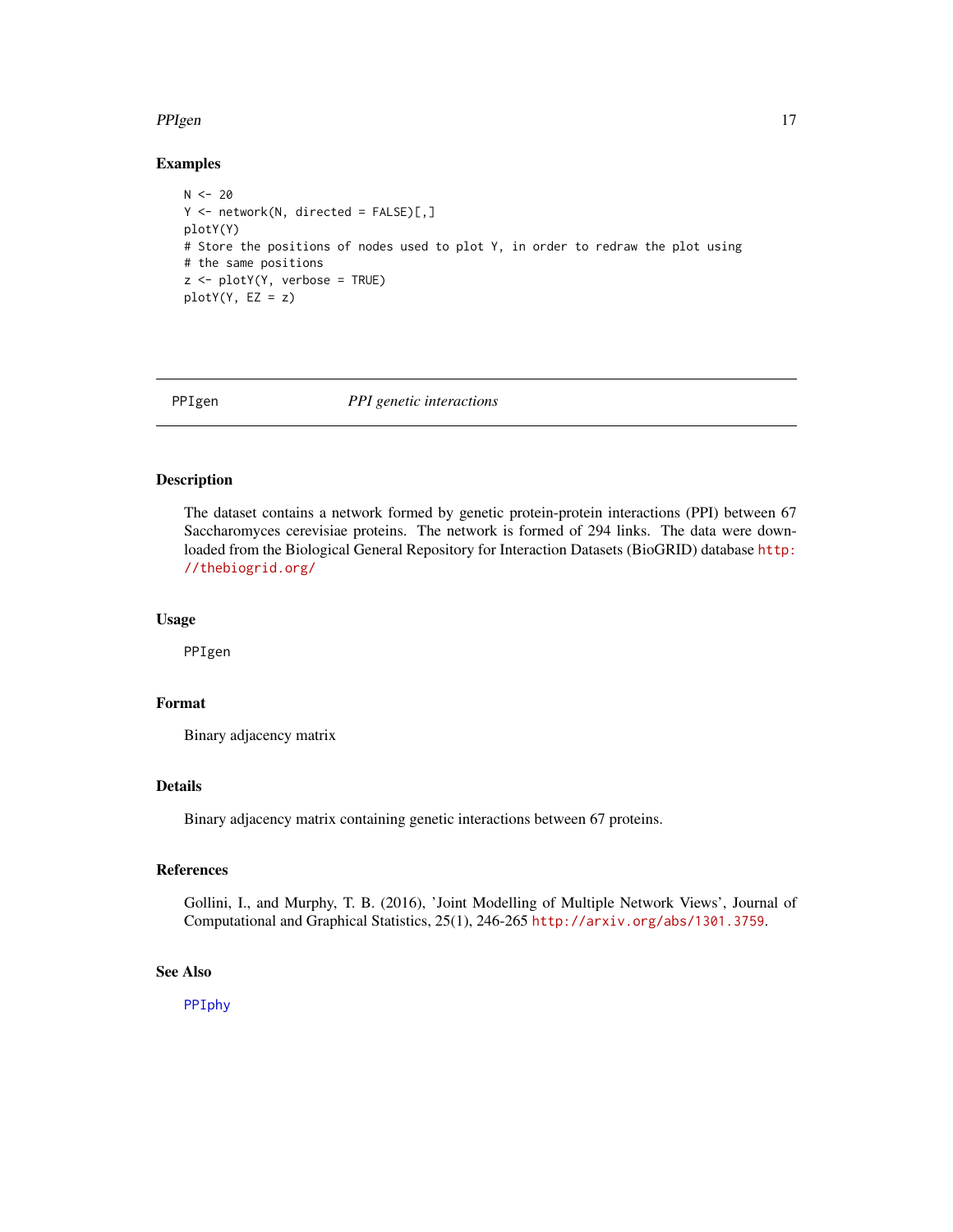<span id="page-17-0"></span>The dataset contains two undirected networks formed by genetic and physical protein-protein interactions (PPI) between 67 Saccharomyces cerevisiae proteins. The genetic interactions network is formed of 294 links, and the physical interactions network is formed of 190 links. The data were downloaded from the Biological General Repository for Interaction Datasets (BioGRID) database <http://thebiogrid.org/>

# Format

Two binary adjacency matrices

#### Details

- PPIgen Binary adjacency matrix containing genetic interactions between 67 proteins.
- PPIphy Binary adjacency matrix containing physical interactions between 67 proteins.

#### Source

<http://thebiogrid.org/>

#### References

Gollini, I., and Murphy, T. B. (2016), 'Joint Modelling of Multiple Network Views', Journal of Computational and Graphical Statistics, 25(1), 246-265 <http://arxiv.org/abs/1301.3759>.

#### See Also

[PPIgen](#page-16-1), [PPIphy](#page-17-1)

<span id="page-17-1"></span>PPIphy *PPI physical interactions*

# Description

The dataset contains a network formed by physical protein-protein interactions (PPI) between 67 Saccharomyces cerevisiae proteins. The network is formed of 190 links. The data were downloaded from the Biological General Repository for Interaction Datasets (BioGRID) database [http:](http://thebiogrid.org/) [//thebiogrid.org/](http://thebiogrid.org/)

#### Usage

PPIphy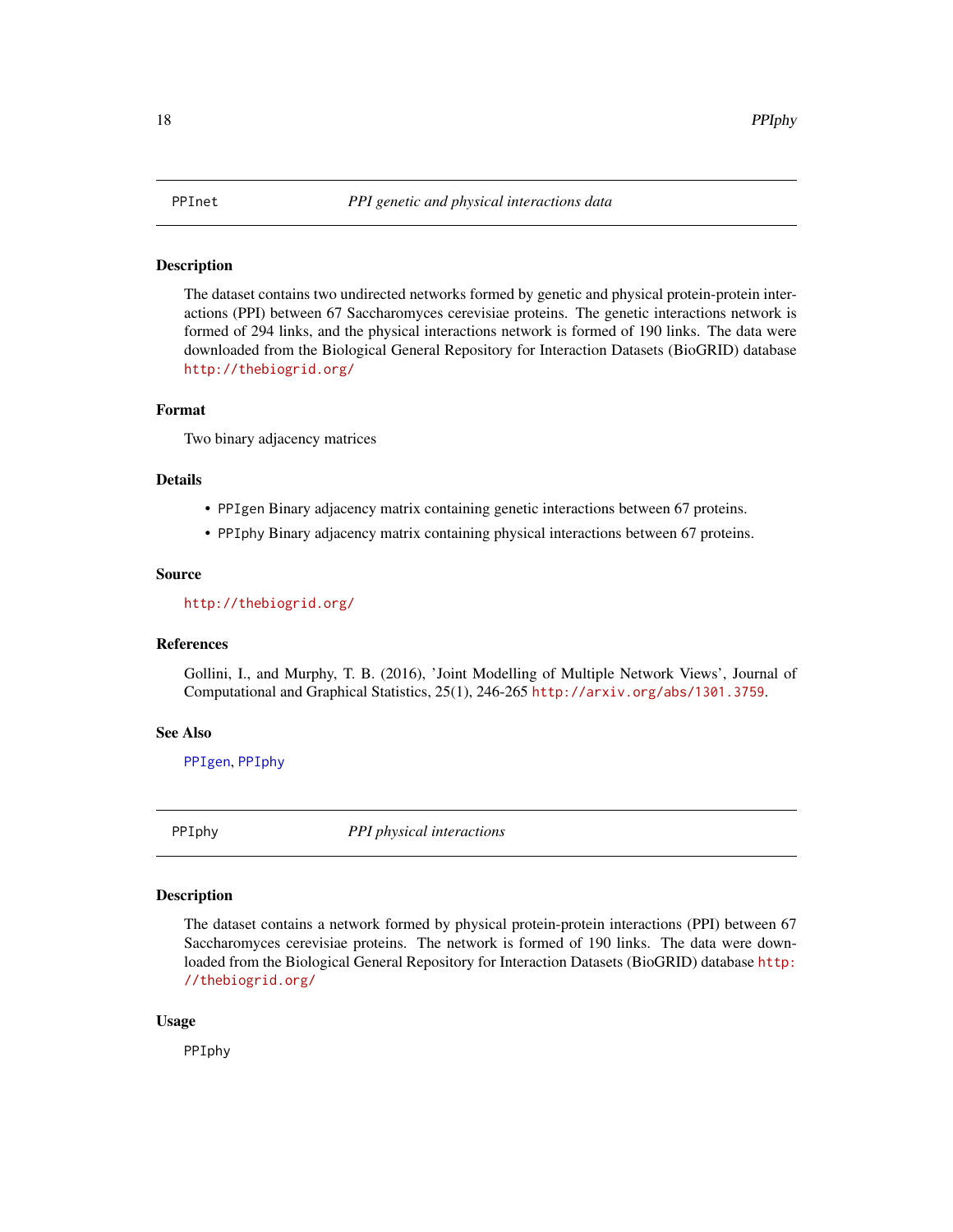# <span id="page-18-0"></span>print.gofobj 19

# Format

Binary adjacency matrix

# Details

Binary adjacency matrix containing physical interactions between 67 proteins.

# References

Gollini, I., and Murphy, T. B. (2016), 'Joint Modelling of Multiple Network Views', Journal of Computational and Graphical Statistics, 25(1), 246-265 <http://arxiv.org/abs/1301.3759>.

## See Also

[PPIgen](#page-16-1)

<span id="page-18-1"></span>print.gofobj *Print GoF object*

# Description

Function to print an object of class 'gofobj'

#### Usage

## S3 method for class 'gofobj'  $print(x, \ldots)$ 

# Arguments

| X                    | object of class 'gofobj' |
|----------------------|--------------------------|
| $\ddot{\phantom{0}}$ | other                    |

```
Y \le - network(20, directed = FALSE)[,]
modLSM \leftarrow lsm(Y, D = 2)myGof \leq-goflsm(modLSM, Y = Y, doplot = FALSE)print(myGof)
```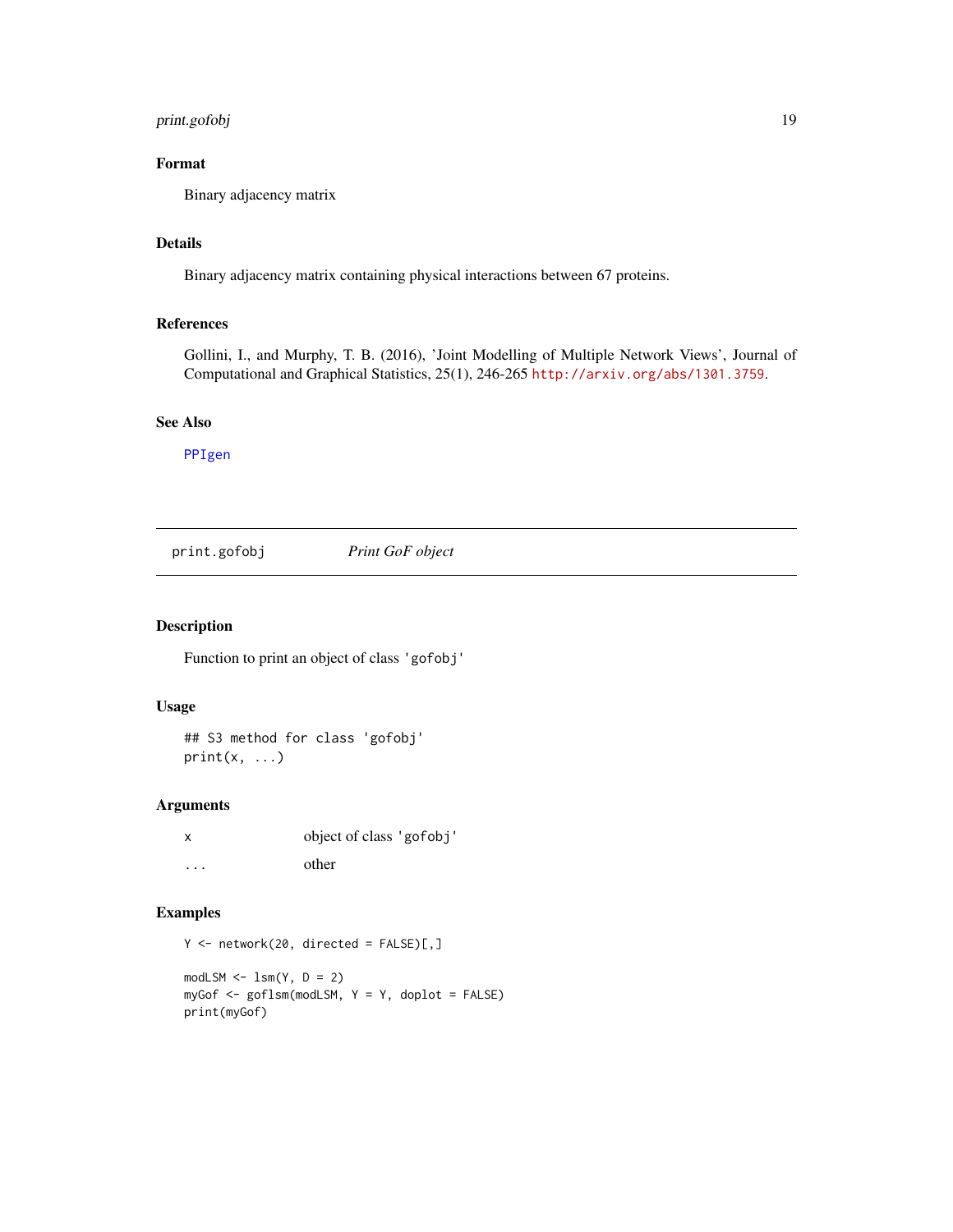<span id="page-19-0"></span>

Function to rotate X to match Y via singular value decomposition

# Usage

rotXtoY(X, Y)

# Arguments

| matrix to be rotated |
|----------------------|
| objective matrix     |

# Value

rotated object Xrot, and the rotation matrix R

<span id="page-19-1"></span>

# Description

Function to simulate networks from the LSM model

# Usage

```
simulateLSM(object, Y = NULL, nsim = 100, seed, directed = NULL)
```

| object   | object of class '1sm'                                        |
|----------|--------------------------------------------------------------|
| Y        | (N x N) binary adjacency matrix                              |
| nsim     | number of simulations. Default $nsim = 100$                  |
| seed     | for simulations                                              |
| directed | if the network is directed or not. Default directed $=$ NULL |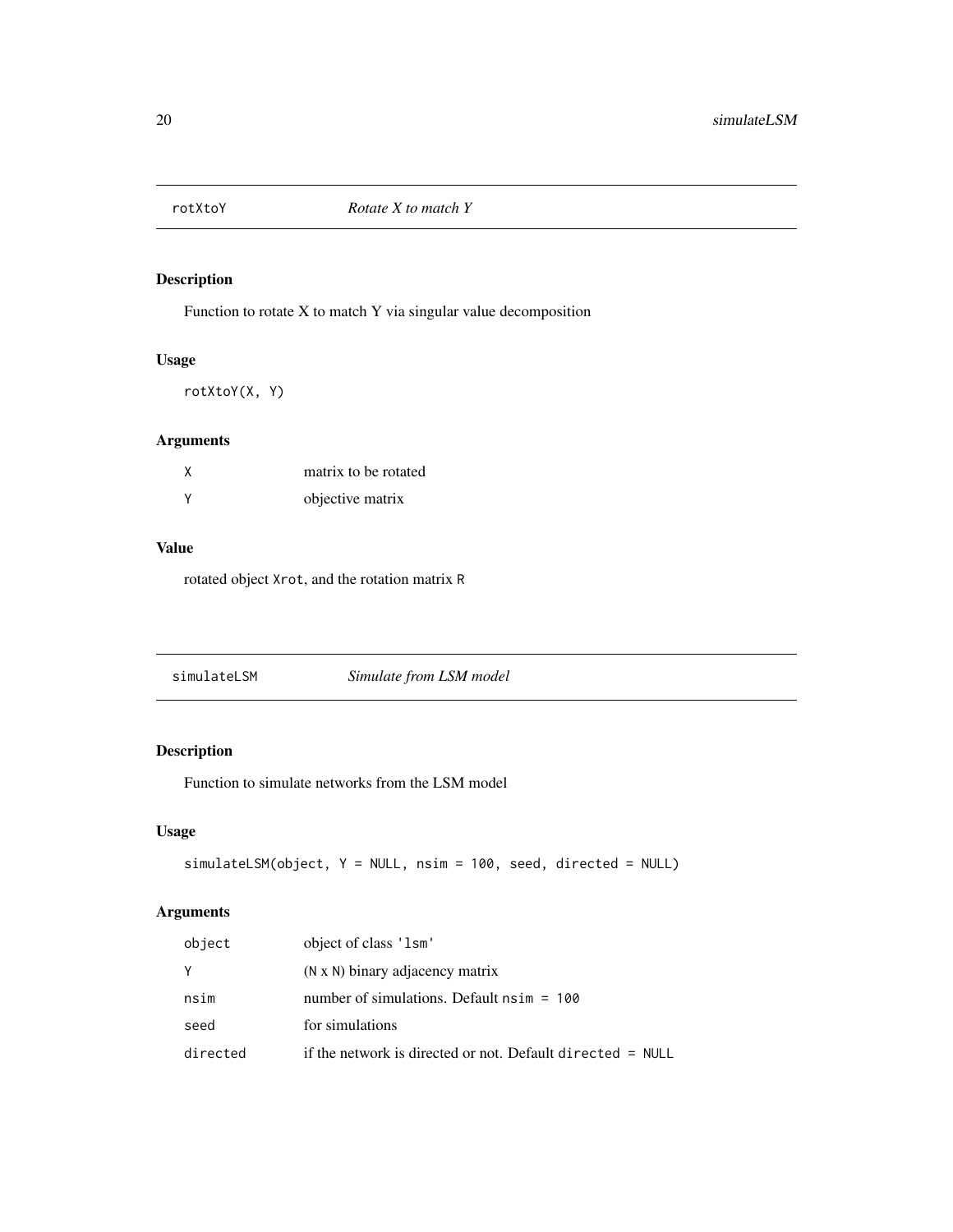# simulateLSM 21

```
n <- 20
Y \leftarrow network(n, directed = FALSE)[,]
modLSM \leq -lsm(Y, D = 2)Ysim <- simulateLSM(modLSM, Y = Y, nsim = 8)
# store EZ, to keep the nodes in the same positions
# and compare the networks
EZ <- modLSM$lsmEZ
par(mfrow = c(3,3))plotY(Y, EZ = EZ, main = "Original Data")
for(i in 1:8) plotY(Ysim[[i]], EZ = EZ, main = paste("Simulation" , i))
par(mfrow = c(1,1))
```